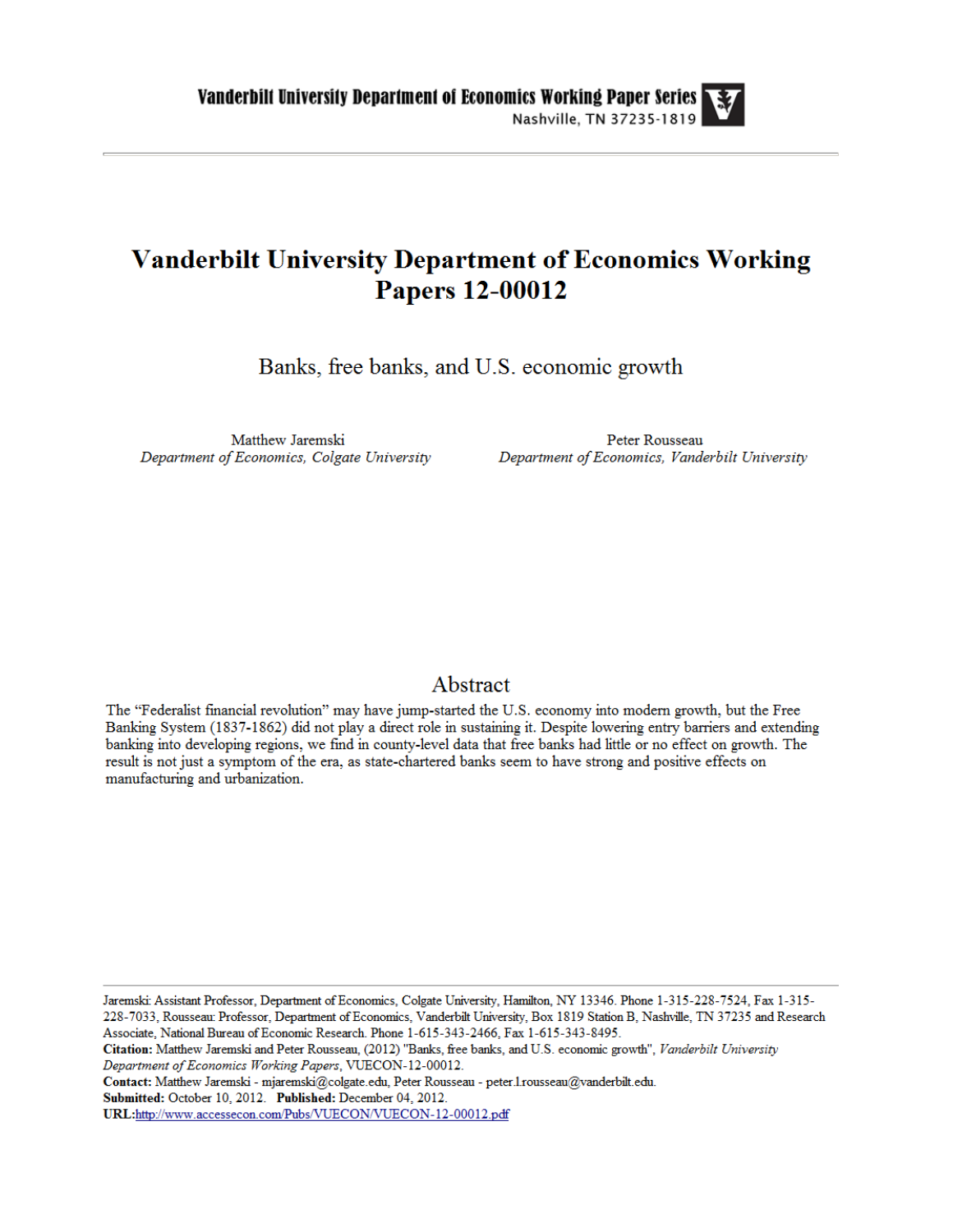# BANKS, FREE BANKS, AND U.S. ECONOMIC GROWTH

Matthew Jaremski and Peter L. Rousseau

March 2012

# ABSTRACT

The "Federalist financial revolution" may have jump-started the U.S. economy into modern growth, but the Free Banking System (1837-1862) did not play a direct role in sustaining it. Despite lowering entry barriers and extending banking into developing regions, we find in county-level data that free banks had little or no effect on growth. The result is not just a symptom of the era, as state-chartered banks seem to have strong and positive effects on manufacturing and urbanization.

*JEL codes*: (G21, O43, N21)

*Keywords*: Free banking; antebellum banking; financial liberalization; finance-led growth.

*Jaremski*: Assistant Professor, Department of Economics, Colgate University, Hamilton, NY 13346. Phone 1-315-228-7524, Fax 1-315-228-7033, E-mail mjaremski@colgate.edu.

*Rousseau*: Professor, Department of Economics, Vanderbilt University, Box 1819 Station B, Nashville, TN 37235 and Research Associate, National Bureau of Economic Research. Phone 1- 615-343-2466, Fax 1-615-343-8495, E-mail Peter.L.Rousseau@Vanderbilt.Edu.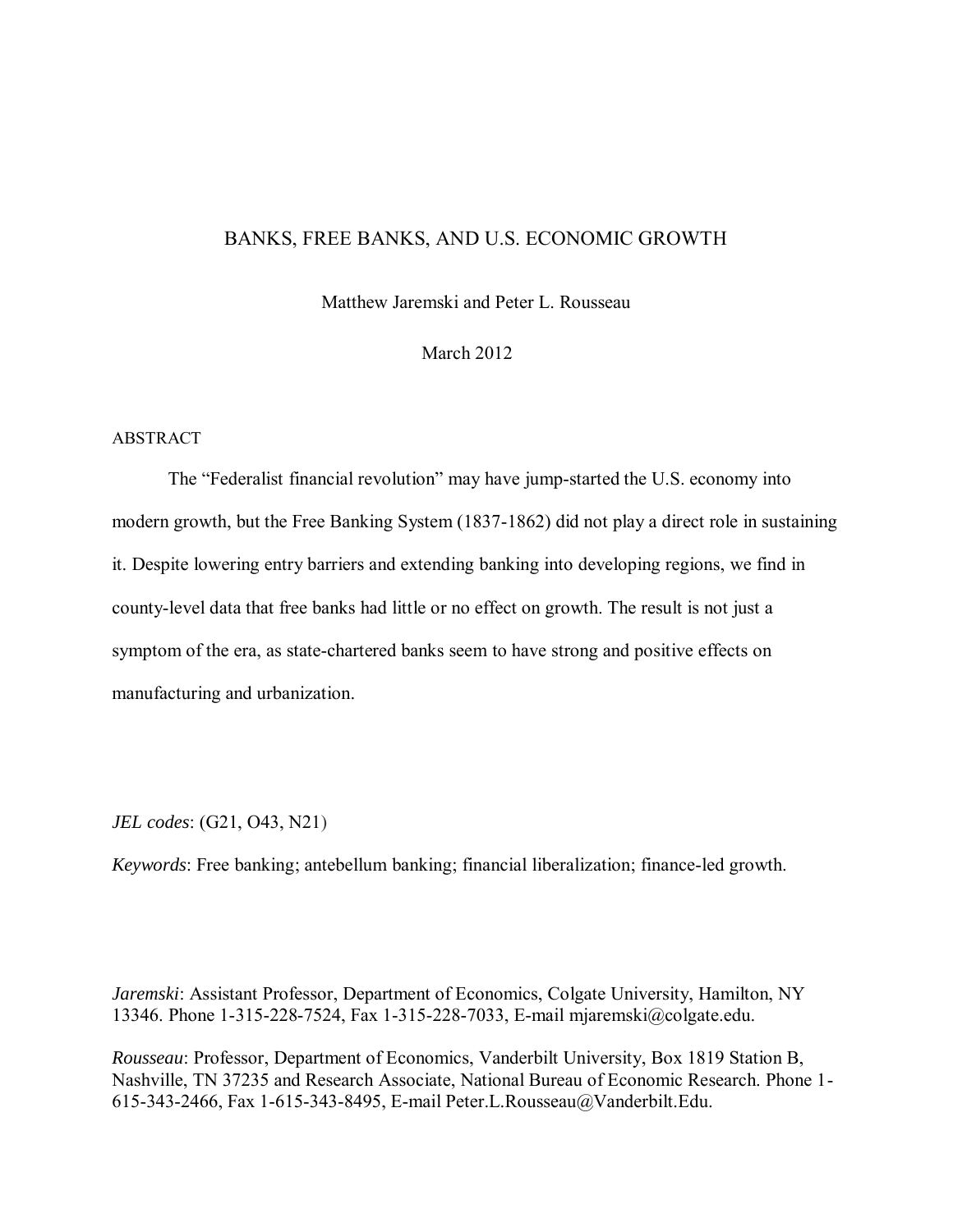#### I. INTRODUCTION

 A half century ago, Phillip Cagan (1963, 20) wrote that the United States "could not so easily have achieved its rapid industrial and commercial expansion during the second half of the nineteenth century with the fragmented currency system it had during the first half." Despite its assertiveness, the statement remains largely untested. Rousseau and Sylla (2005) implicitly cast doubt on its breadth by showing that the "Federalist financial revolution" of the 1790s and its system of state-chartered banks helped to set the nation on a path of modern economic growth, but Cagan's statement was more likely aimed at note issues associated with the later "free" banking system that operated in various states and times between 1837 and 1862. Free banking lowered entry barriers and extended capital into new areas, yet nearly a third of free banks ever created had closed by 1863. Did the diffusion of financial services facilitated by free banks compensate for their propensity to fail? Using a unique combination of county-level data from Haines (2004) and Weber (2005, 2008), we examine whether free banks had measurable effects on the growth of agriculture, manufacturing, and urbanization, and compare these with the effects of banks chartered by specific legislative acts over the same period.

A rich empirical literature now explores the paths of finance-led growth described by Goldsmith (1969) and McKinnon (1973). Cross-country and panel studies such as King and Levine (1993), among many others, tend to support a finance-growth nexus, while time series studies such as Demetriades and Hussein (1996) and Rousseau and Wachtel (1998) are more nuanced in their conclusions.<sup>1</sup> Rousseau and Wachtel (2011) even show that links found in early cross-country studies break down when estimated with post-1990 data, and attribute this to a decline in the quality of finance as economies pursue the expansion of credit. This leads one to question whether all finance is good finance, and whether weak finance lowers growth.

 $<sup>1</sup>$  Levine (2005) provides a thorough survey of this literature.</sup>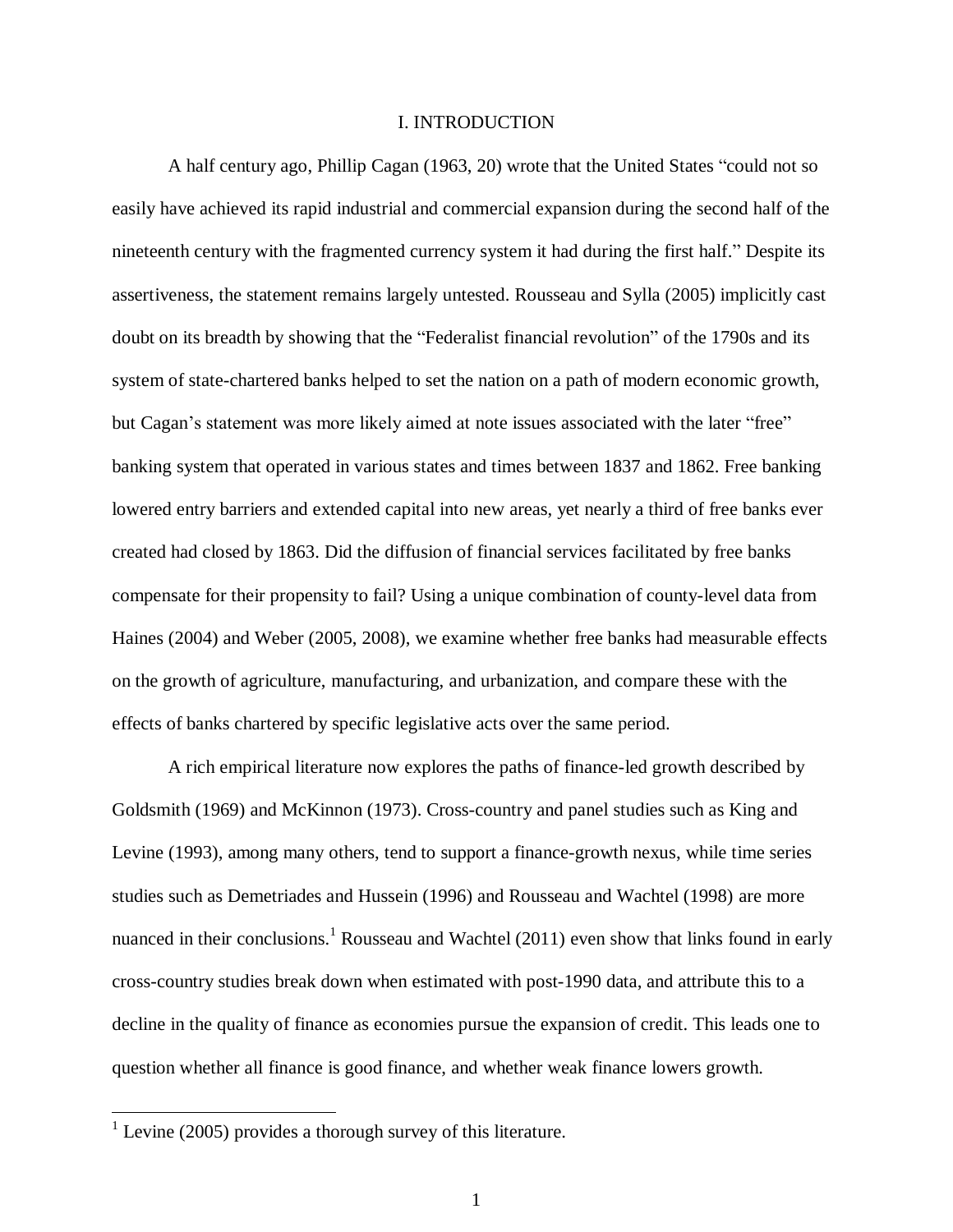The antebellum United States offers a fertile environment for addressing questions of this nature. Rousseau (2002), for example, focuses on the Panic of 1837 and President Jackson's monetary policies leading up to it as a case of weak finance. The free banking period, upon which we focus here, is also well suited to investigation because it did not involve large changes in financial regimes. Indeed, not only did charter and free banks operate together, but new charter banks continued to form after free banking laws were passed. The period thus offers the earliest side-by-side comparison of banks that provided similar credit allocating functions, albeit to possibly different clients, but were subject to different regulations.

 Rockoff (1972, 1974), Rolnick and Weber (1983, 1984, 1986), and Jaremski (2010) investigate why free banks were prone to financial distress, but these as well as growth studies such as Bodenhorn (2000) and Rousseau and Sylla (2005) do not explicitly address the real effects of free banking. Here we make a first attempt to disentangle growth effects of free and charter banks by merging two micro-level bank databases collected by Weber (2005, 2008): the first provides the name, location, and dates of operation of each antebellum bank, and the second contains each bank's annual balance sheet items. When merged, these data allow us to examine the number and loans of both free and charter banks by county over time. We link financial factors to growth with Census data collected by Haines (2004), using two specific measures of growth—manufacturing capital and farm capital—and one indirect measure—urbanization—also at the county level. Together, these data allow us to address the extent to which banking could have affected the industrialization described by Cagan.

 The empirical analysis indicates that free banking did not have a direct impact on economic growth. This does not seem to be just a symptom of the era, as charter banks had positive effects on manufacturing and urbanization. Even our most optimistic estimates indicate that a 10% increase in the number of free banks would have increased the growth of

2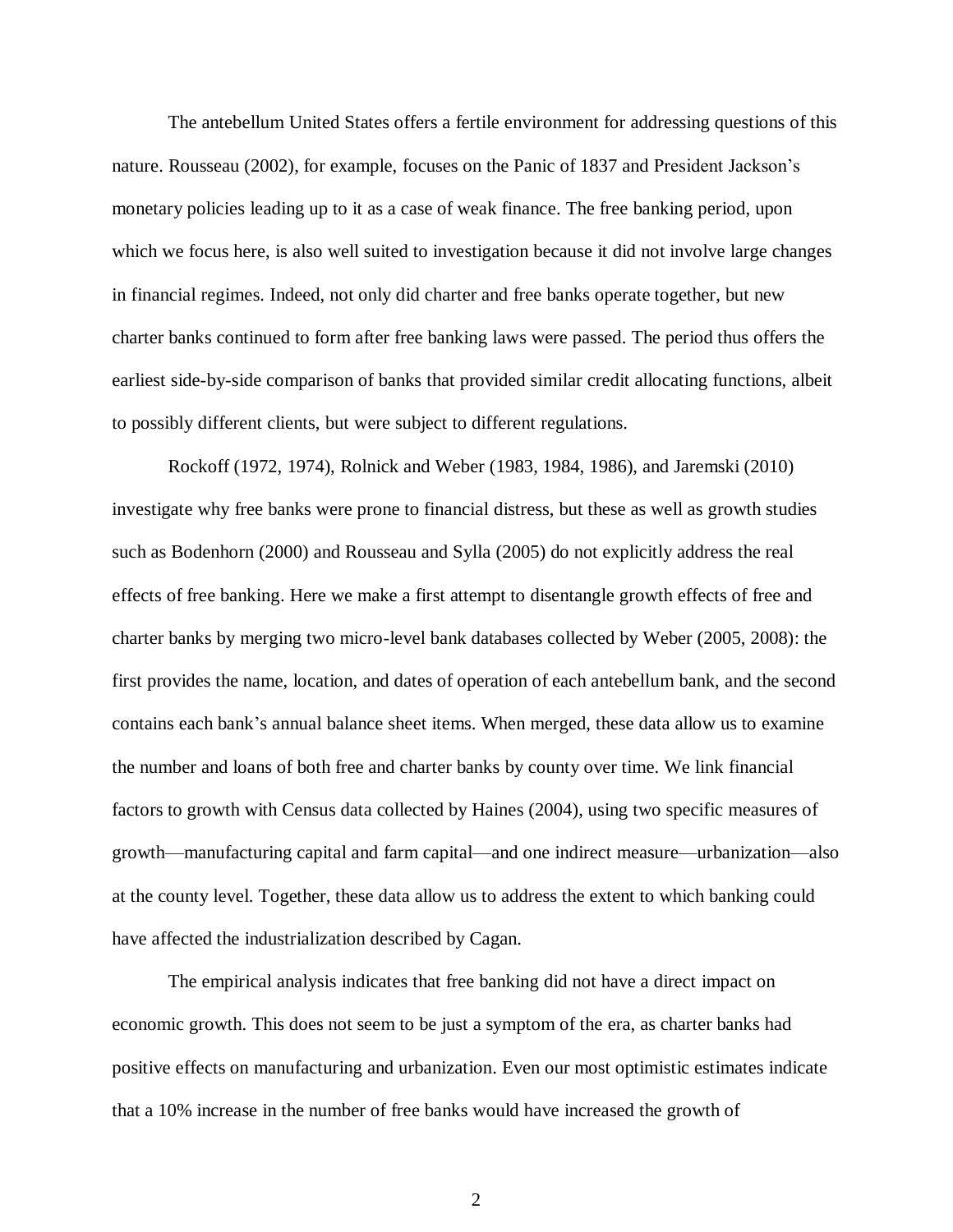manufacturing capital by less than 0.5% per decade, compared to a 3.3% increase in growth for a 10% increase in charter banks. The results lead one to ask if the National Banking Acts of 1863 and 1864 and the 10% tax on state bank notes that followed had significant impacts on economic development by encouraging the exit of banks that were not growth promoting and replacing them with new banks that were. $2$  They also suggest that any positive effects of free banking must have operated indirectly and over the long term by establishing banks for the first time in areas that previously lacked access to financial services.

#### II. THE ANTEBELLUM DUAL BANKING SYSTEM

 Under the Articles of Confederation, the young United States by 1785 was awash in debts from the Revolutionary War and lacked a stable currency. These conditions were consequences of systems of currencies issued by state legislatures and un-backed paper money issued by the Continental Congress at the start of the war that had depreciated to virtual worthlessness, requiring foreign and domestic debt issues to finance the struggle. The Federal Constitution, ratified in 1789, addressed these weaknesses by forbidding states legislatures from issuing notes and by implicitly authorizing Alexander Hamilton to establish the nation's first quasi-central bank.<sup>3</sup> Rousseau and Sylla (2005) point to this "Federalist financial revolution" as a pivotal event in the path of relative prosperity experienced over the next sixty years. As the label suggests, the "revolution" involved construction of the nation's banking and financial sectors.

While the system worked well when the population was concentrated in large cities, the Federalist system of bank incorporation did not fully anticipate the nation's growth potential and

<sup>&</sup>lt;sup>2</sup> Jaremski (2011) demonstrates that the tax on notes issued by state banks scheduled to take effect in 1866 led in the vast majority of cases to the exit of state banks rather than their conversion to national charters.

<sup>3</sup> Rousseau (2011, 146-147) describes the Constitutional basis used by Hamilton to obtain a federal charter for the Bank of the United States.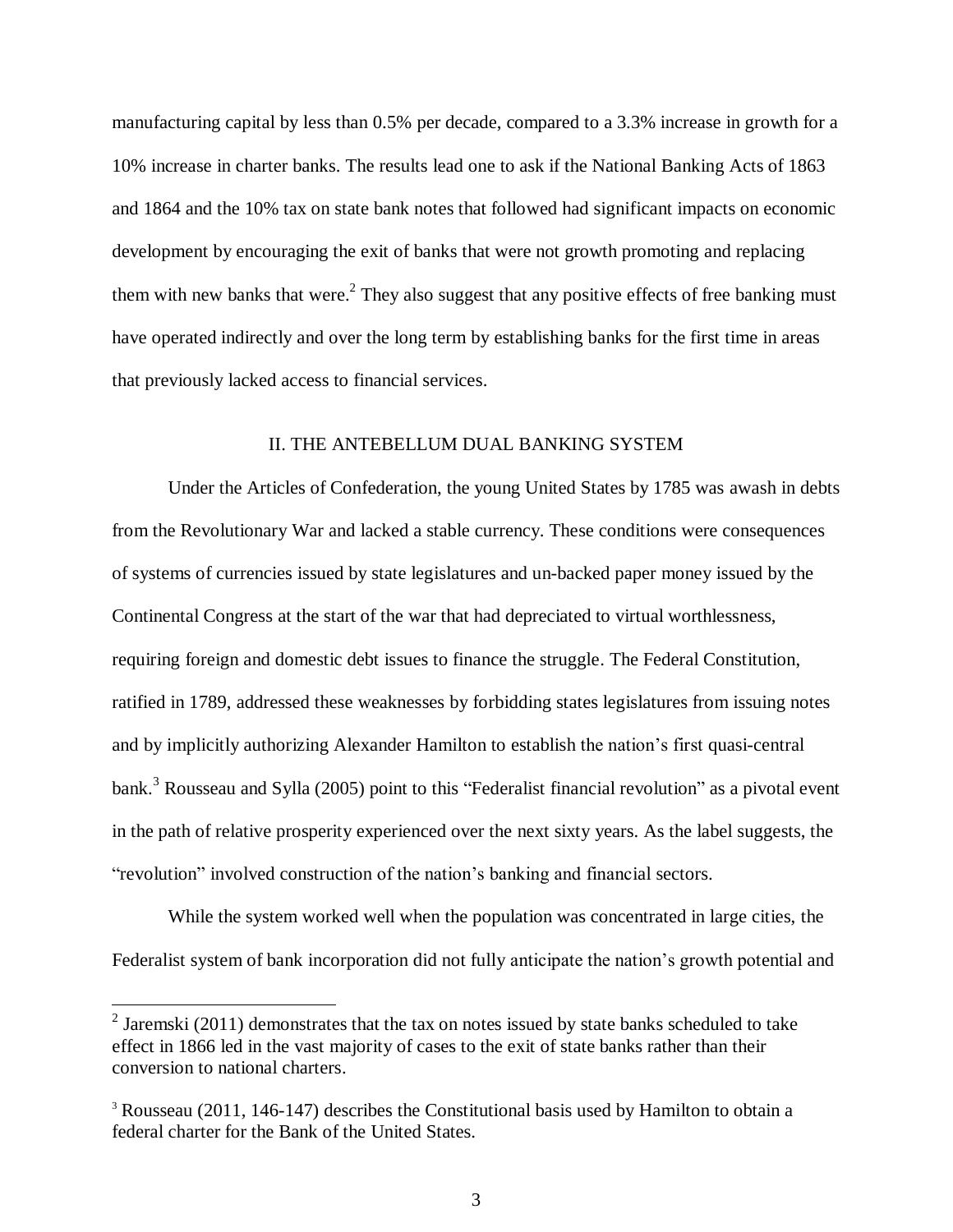quickly became constrictive. Early banks needed to obtain unique charters from state legislatures to begin business rather than being free to enter under a fixed set of standards. The chartering process was tedious and approval depended on political influence as much as financial resources.<sup>4</sup> Hammond (1957, 574), for example, describes the situation in New York:

> "It had long been difficult to get new bank charters in New York, because the [Albany] Regency kept the number down conservatively. And whenever a new one was decided on . . . opportunities were afforded the public to purchase stock—provided of course that most of the stock went into the possession of Democrats."<sup>5</sup>

Seeking to advance their political and economic fortunes, legislatures protected existing banks and prevented the market from expanding to meet the rising demand for banking services. Together with the lack of a low denomination currency, the situation led to an intense need for liquidity in developing areas.<sup>6</sup>

State legislatures responded by passing acts that are now collectively known as Free Banking Laws. Starting with Michigan in 1837 and continuing through 1860 in Pennsylvania, these laws replaced legislative approval for starting banks with a defined set of capital, reserve, and note issue requirements that varied from state to state. Contrary to its name, however, free banking was far from laissez-faire; rather, the term "free" meant that any individual or group of

 $4$  Bodenhorn (2006) provides a detailed description of the charter process.

<sup>&</sup>lt;sup>5</sup> The Albany Regency was a group of politicians that held considerable power in New York during the 1820s and 1830s. They are most associated with the Jackson Democrats and Martin Van Buren. The state did not pass a free banking law until the Regency lost support.

 $6$  As quoted by Bodenhorn (2003a, 188), A. C. Flagg, a former comptroller of New York State, recalls that merchants, manufacturers, and bankers regularly appealed to politicians for more banks. Delegations were often led by powerful and well-respected individuals such as Albert Gallatin, the nation's longest-serving Secretary of the Treasury (1801-1814).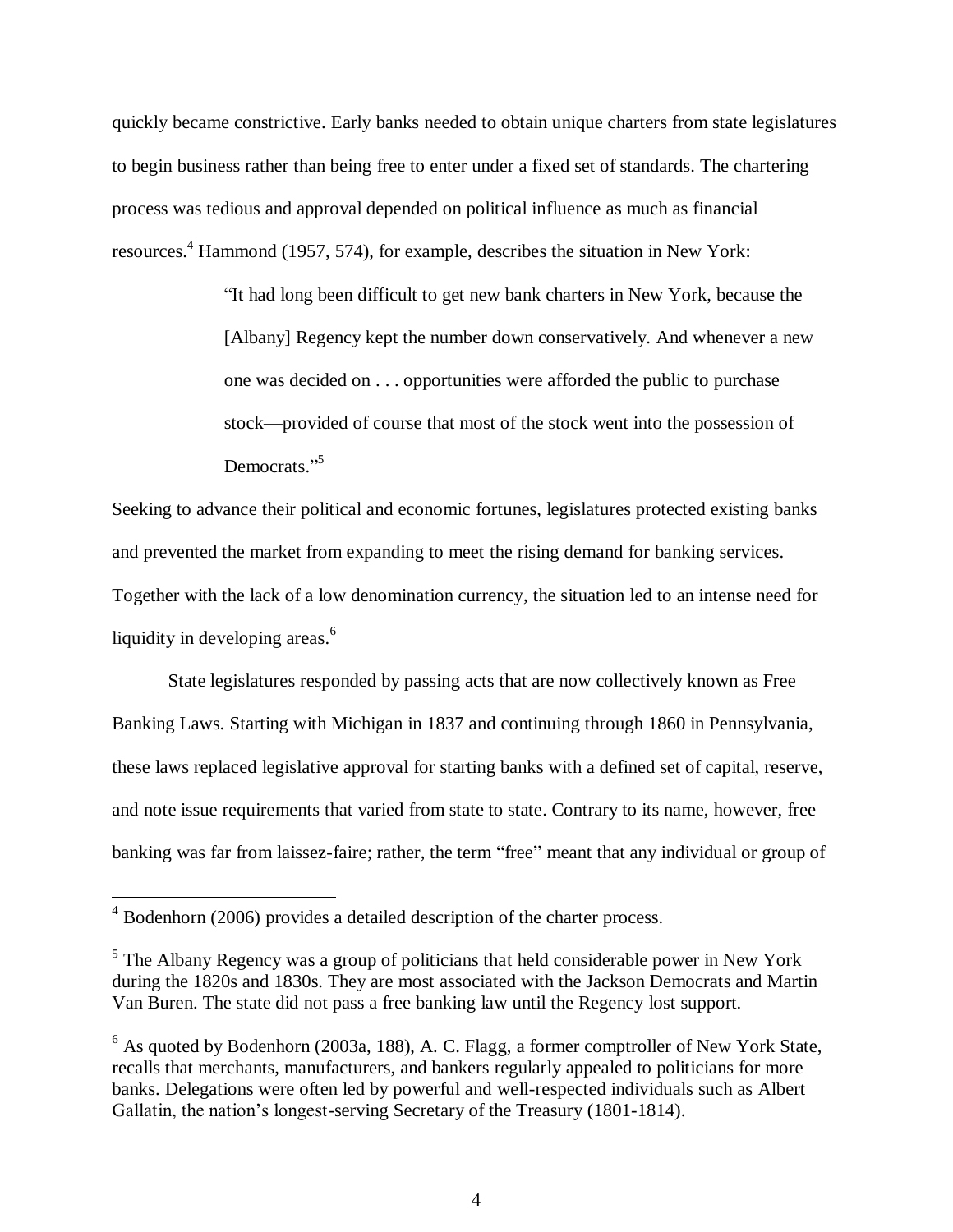individuals that met the state's requirements was "free" to open a bank. Most laws permitted rapid entry with relatively small sunk costs. Banks and liquidity could thus expand with population and demand without political interference. In total, 18 states passed free banking laws, but most were not passed until the early  $1850s$ .<sup>7</sup>

 The new laws did not eliminate existing banks or prevent new ones from obtaining a legislative charter. Indeed, roughly the same number of new charter banks (858) started up after 1837 as free banks (861), with new charter banks locating more in the developed Northeast and free banks more in the developing Midwest.<sup>8</sup> Even those charter banks outside of the Northeast were typically found in major cities such as Atlanta, Detroit, and Nashville or on major trading routes such as Louisville, Memphis, and St. Louis. This suggests that charter banks required some level of economic development in their vicinities to operate effectively. The only example where free and charter banks seemed to operate interchangeably was in New York State, where most charter banks switched to a free bank charter after the Safety Fund collapse in the early 1840s.

The differences between free and charter bank locations were not only based on geography. Looking at Census data for 1860 in Table 1, banking types seem related to the population and industrial composition of a given location. Counties with charter banks tended to be manufacturing areas, whereas those with free banks were more focused on agriculture. For

<sup>&</sup>lt;sup>7</sup> Rolnick and Weber (1983, 1082) date the passage of free banking laws as follows: Michigan 1837 (repealed 1839) and 1857; Georgia 1838; New York 1838; Alabama 1849; New Jersey 1850; Illinois 1851; Massachusetts 1851; Ohio 1851; Vermont 1851; Connecticut 1852; Indiana 1852; Tennessee 1852; Wisconsin 1852; Florida 1853; Louisiana 1853; Iowa 1858; Minnesota 1858; Pennsylvania 1860. Among these, very little free banking was actually done in Alabama, Florida, Georgia, Iowa, Massachusetts, Pennsylvania, Tennessee, and Vermont. The downturn of 1839-43 seems to have interrupted the passage of new free banking laws, as only 175 banks were created in the entire United States between 1840 and 1847.

 $8$  As such, the majority of free banks (51%) were in the Midwest, whereas 74% of charter banks were in the Northeast.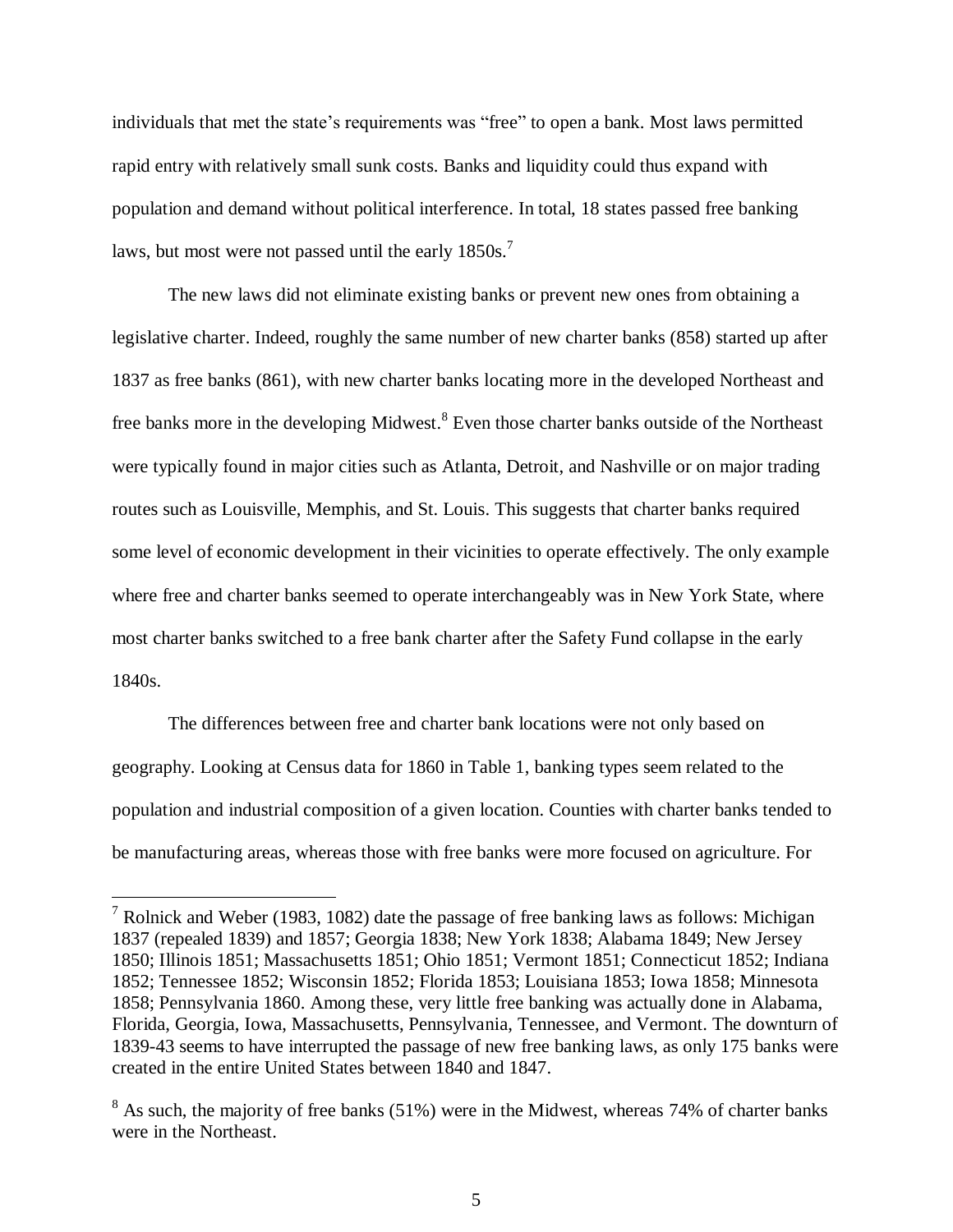example, the average county in the Northeast with a charter bank had \$56 of manufacturing capital per person and \$39 of farm capital, compared to the average free bank county that had \$28 and \$52 respectively. Counties with a charter bank also had a higher percentage of their populations in urban areas than counties with no banks or only free banks. Differences in total population are most pronounced in the Midwest, where counties with a charter bank had 64% more residents than counties with only free banks.

Despite establishing liquidity on the frontier, it is not clear that free banks promoted development in their immediate locations. A lack of available high-return investments in rural free banking locations might partly explain this. But free banks also had a greater unconditional propensity to close than charter banks, and sometimes before they could have had any positive effect on their communities. In total, 58% of the 861 free banks ever started had closed by 1863, and 15.6% of free banks operated for less than a year. This stands in stark contrast to the 27% of the 857 charter banks created during the free banking era (1837-1862) that closed. Rolnick and Weber (1983, 1984, 1986) and Dwyer and Hasan (2007) show that this was not because free banking was an inherently unstable institutional arrangement, but rather a result of fluctuations in the value of collateral bonds required by individual states for securing notes.<sup>9</sup> Because the quality of bonds acceptable for securing notes varied across states, with some even allowing nongovernment bonds such as railroad securities to secure notes, free banks in states with looser collateral standards were more vulnerable to negative business cycle fluctuations or particular industry-specific shocks.

 Statements by contemporaries also suggest that at least some free banks did not promote local development because they were insufficiently engaged in traditional banking services. For example, a Michigan state bank commissioner in 1837 reported that individuals sought to

 $9$  Jaremski (2010) shows that free banks which issued loans often survived declines in the prices of collateral bonds.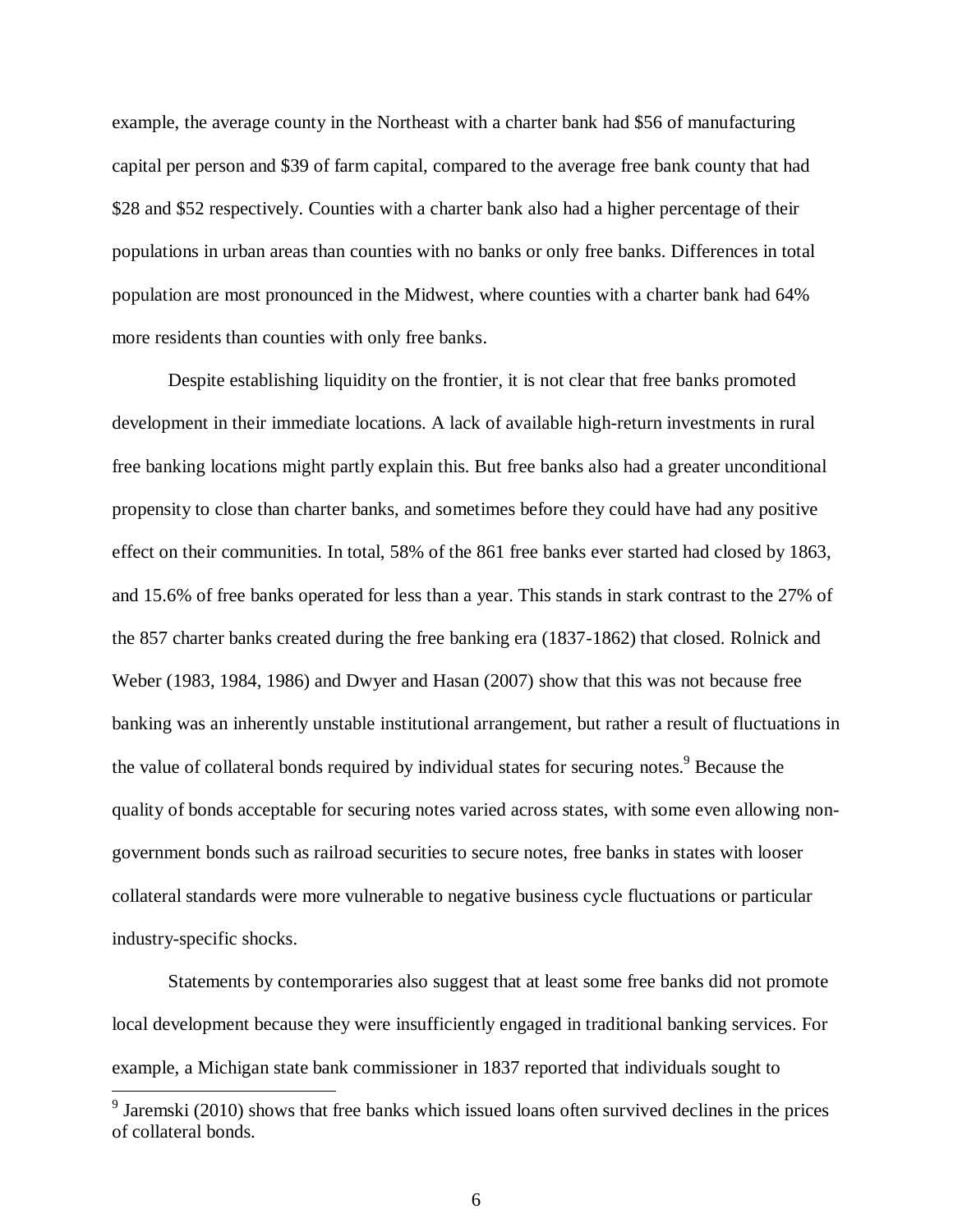establish free banks "in situations the most inaccessible and remote from trade."<sup>10</sup> Despite the polemic nature of such statements, however, the importance of so-called "wildcat banking" is surely overstated. Most telling is that even though many free banks did close, a typical free bank note was really quite safe and the recovery rate on the notes of the few free banks that actually failed, with the exception of those in Minnesota, averaged between 75 and 90 cents on the dollar depending on the state. $11$ 

The fact remains, however, that free banks did not make as many loans per capita, even in rural areas, as charter banks did. Figure 2 shows that charter banks in 1860 not only issued more loans per person in counties with smaller populations, but also loaned a much larger proportion of their assets. For example, in a county with a population of 8,000, an average free bank held \$134 in assets per capita but only loaned out \$7 while an average charter bank held \$146 assets per capita and loaned out \$51. Figure 2 also shows free banks in 1860 lent less per capita in low population areas than in high population areas.

The data and anecdotal evidence suggest that the effects of free banks on county-level growth may have been limited. Because there are no direct empirical studies of free banking and growth, we proceed to investigate the role of free banks in growth and compare their effects to those attributable to charter banks.

 $10$  Cited by Hammond (1957, 601). Knox (1900, 748) describes how Chicago merchants in 1858 refused to receive notes from 27 Wisconsin free banks because they "had no local habitation, but had simply the name of some winter lumber-camping place" and were "owned by non-residents and officered by straw men." A contributor in the January 1861 edition of *Banker's Magazine* even suggests that the majority of Illinois free banks were "merely banks of circulation without capital and doing no business at their normal locations."

 $11$  Figures are from Rolnick and Weber (1983, 1088-9).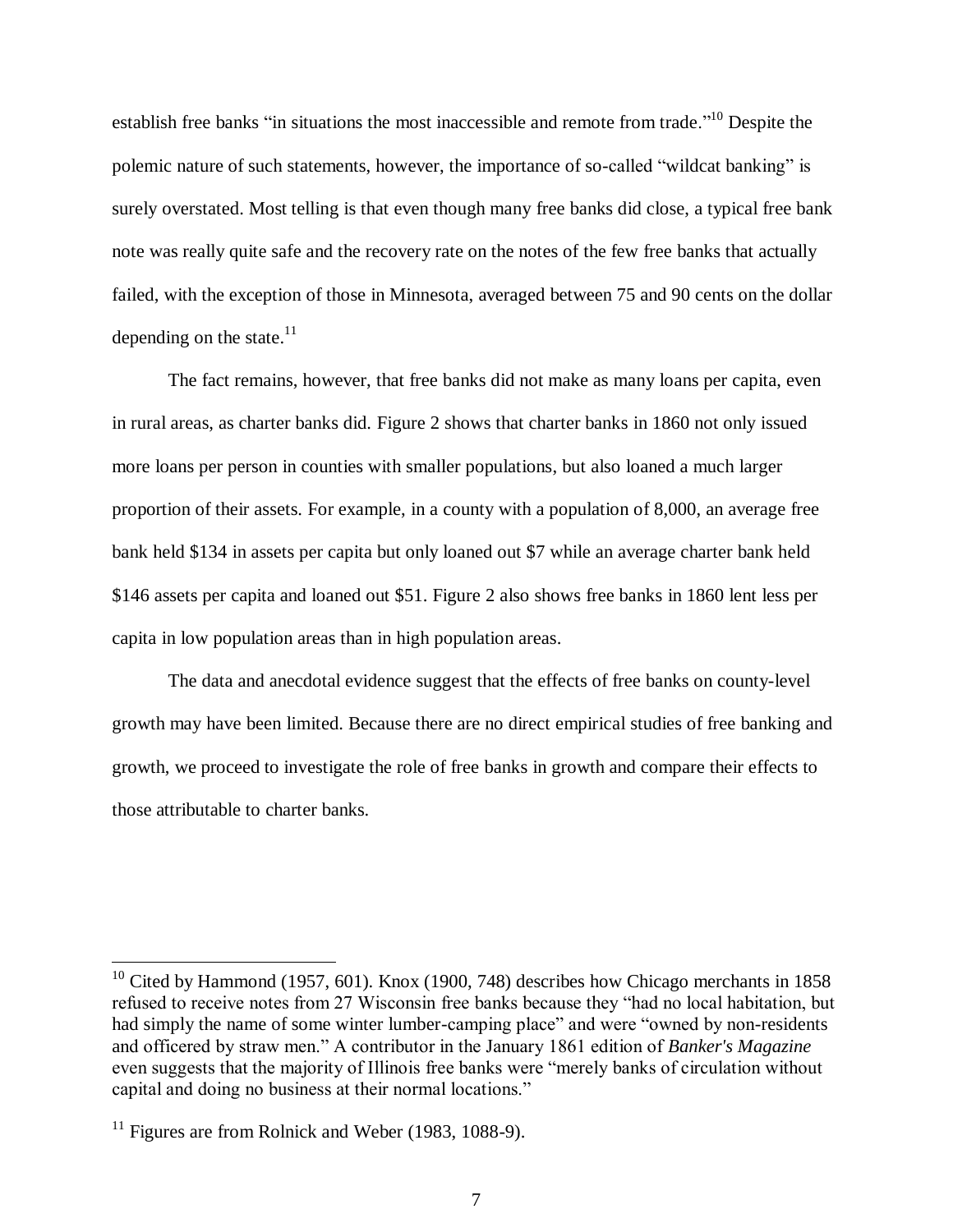#### III. DATA

A number of studies document the connection between finance and growth in early U.S. history. Rousseau and Sylla (2005) show that nation-wide financial development increased domestic investment and non-financial business incorporations before 1850. Bodenhorn (2000) shows that states with more financial development in 1850 grew faster than those with less financial development. Bodenhorn and Cuberes (2010) relate cities with a bank in 1837 to higher subsequent population growth. Rousseau and Wachtel (1998) and Fulford (2010) show that finance had a positive impact on growth after the Civil War. At the same time, a lack of disaggregated data for banks has prevented studies of whether free banks affected growth separately from charter banks.<sup>12</sup> We address this question by constructing a county-level dataset that differentiates between the two bank types.

We begin with two antebellum databases collected by Weber (2005, 2008). The first contains a census of banks prior to the Civil War and the second contains items from their annual balance sheets. The census provides the type (i.e., free or charter), location, and dates of operation for each bank and the balance sheets provide information on size and portfolio composition. We can therefore aggregate banks based on their incorporation type.

Because the balance sheet database is missing information for 215 banks that we know existed in either 1850 and 1860, we fill in their missing decadal observations using the average balance sheet values of the lower quartile of their closest geographic neighbors.<sup>13</sup> The process begins by matching banks in the same county. Those banks without an immediate match are then

 $12$  Rousseau and Sylla (2005) end their study at 1850. Bodenhorn (2000) uses initial values of banking in 1850 which eliminates most free banks from the sample, and Bodenhorn and Cuberes (2010) focus on bank measures before 1840.

 $13$  Because banks in a given area often had similar compositions, the matching process minimizes measurement errors.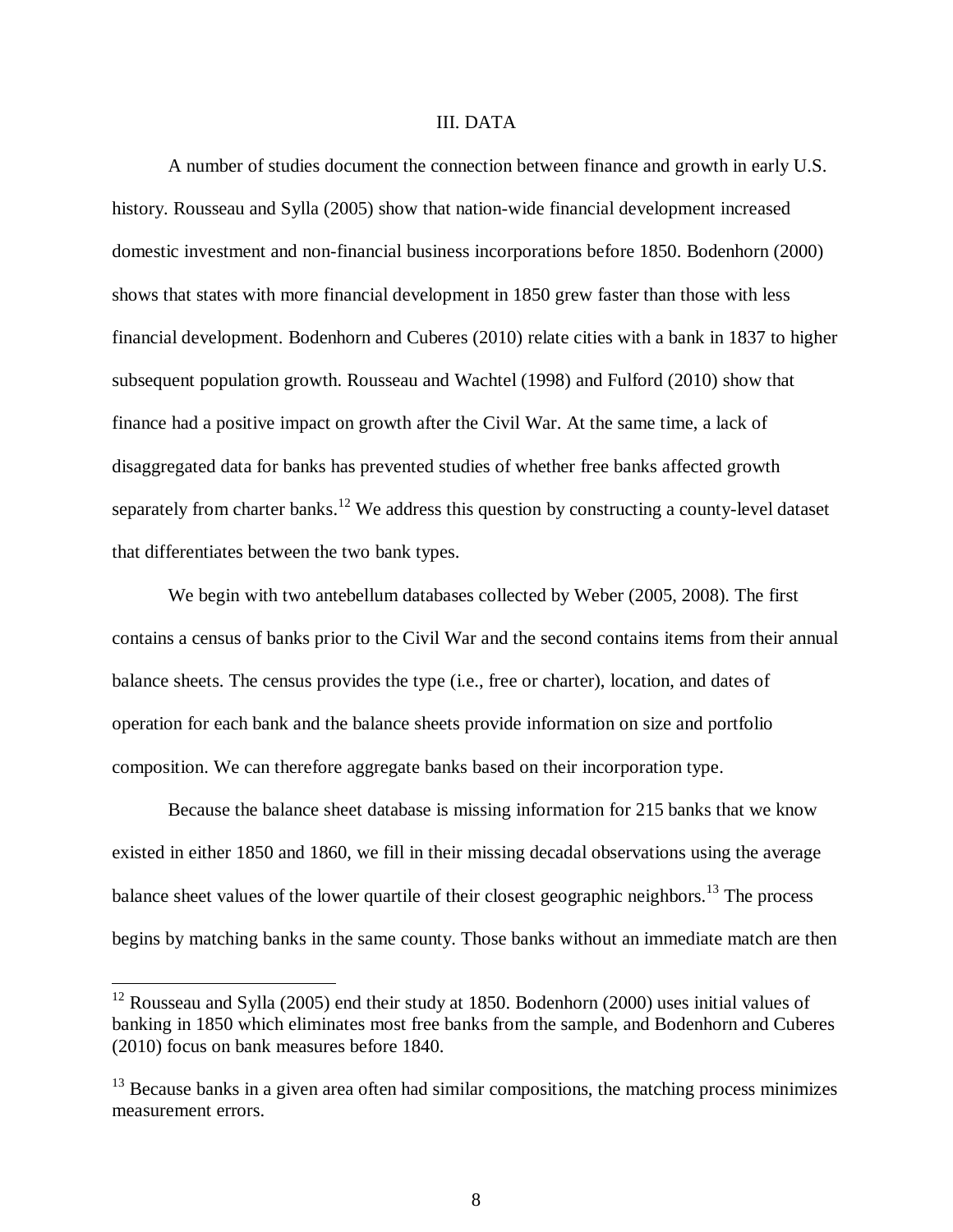matched with banks in the same state. We then aggregate the balance sheets to obtain the number of banks and the total value of loans per person in each county.<sup>14</sup> These variables reflect the presence of banks and the intensity of banking intermediation.

We obtain three county-level measures of economic growth from Haines (2004). Urbanization, defined as the percentage of a county's population that lives in an area with more than 2.500 residents, is a rough measure of economic development.<sup>15</sup> Manufacturing capital per person reflects the development of factories and mechanization as described in Sokoloff (1984). Farm capital per person, which is defined as the value of tools and livestock, accounts for expansion of productive agricultural resources such as the purchase of a mechanical reaper.<sup>16</sup> The range of variables thus covers the broad sectors through which banking could have influenced the real economy.

We modify the panel in two ways for the regression analysis. First, we exclude observations for counties that were not present in the Census for 1850, 1860, and 1870. This ensures that any estimated empirical relationship between banks and economic growth is not a result of added or subtracted counties. Second, we eliminate observations from states established after 1860 and the early western states of California, Oregon, and Texas. This avoids logarithmic biases associated with newly established or soon to be established states. The resulting balanced panel contains decadal observations from 1,481 counties in 30 states between 1850 and 1870.<sup>17</sup>

 $17$  The sample contains:

 $14$  Bank capital or assets could also proxy for the spread of banking, and we find that they perform similarly to the number of banks in our analysis, so we do not report the results here.

<sup>&</sup>lt;sup>15</sup> As described by DeLong and Shleifer (1993), urban areas are likely to be centers of industry, and the number of people living therein proxies for their level of development.

 $16$  David (1971) illustrates the importance of the reaper's diffusion to agricultural production.

*Midwest*: Michigan, Indiana, Illinois, Ohio, Wisconsin, Minnesota, Kentucky, Iowa, Missouri. *Middle Atlantic*: Pennsylvania, New Jersey, Maryland, Delaware, New York.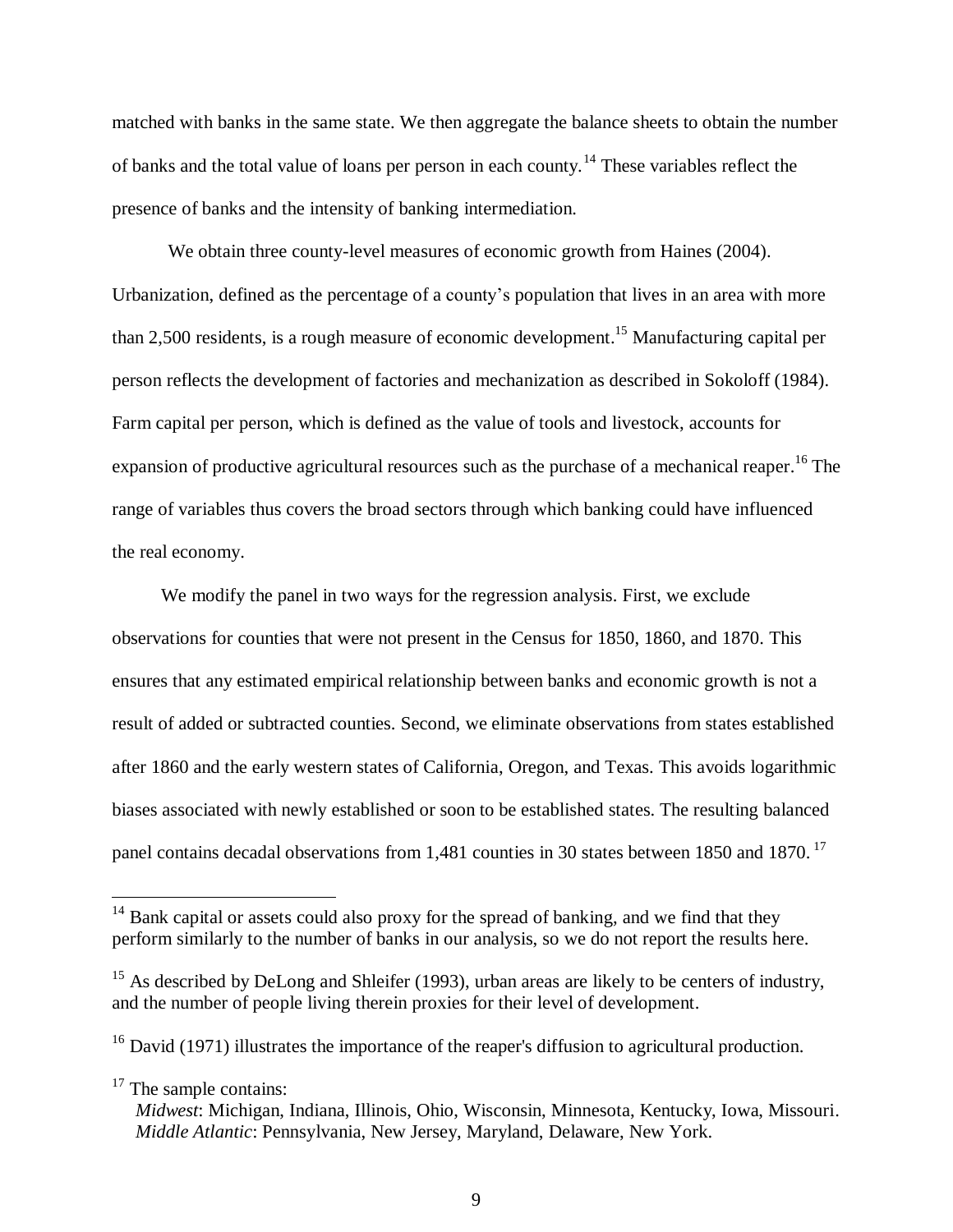## IV. EMPIRICAL ANALYSIS

The main challenge encountered when testing for an effect of financial development on growth is the possibility that banks opened in areas that were already growing. There is also the possibility that banks only moved into areas that were about to grow.<sup>18</sup> These simultaneity issues mean that part of the correlation that we find between measures of banking and growth could be due to reverse causation, thereby overstating support found for a hypothesis of finance-led growth. Following King and Levine (1993) and Bodenhorn (2000), we reduce simultaneity bias by using initial values of the banking variables, which are at least predetermined, in our growth regressions whenever possible rather than contemporaneous ones.

The county-level data themselves also lend some support for identification. Indeed, the coefficient of autocorrelation for decadal county-level growth in manufacturing capital across the 1840s and 1850s is -0.38, and the autocorrelation is -0.41 for growth across the 1850s and 1860s. Similarly, the autocorrelation for growth in farm capital is -0.20 across the 1850s and 1860s.<sup>19</sup> These negative correlations suggest that if banks tended to spring up in areas that were already growing, their benefits would need to overcome a negative tendency for subsequent growth to show a positive relation with it. Moreover, banks formed in locations that were growing slowly may well have contributed to the negative autocorrelation in growth that we observe by promoting real activity.

 *New England*: Maine, New Hampshire, Vermont, Massachusetts, Connecticut, Rhode Island. *South:* Alabama, Arkansas, Florida, Georgia, Louisiana, Mississippi, North Carolina, South Carolina, Tennessee, Virginia.

 $18$  While the growth regressions that we consider try to control for the preemptive entry of banks by including variables for urbanization and access to railroads and waterways, we recognize that this unobservable source of reverse causation probably leads to overstatement of banks' effects on growth. It is striking, however, that even with this potential positive bias we find that free banks were largely unrelated to growth.

 $19$  Growth rates of farm capital by county are not available for the 1840s.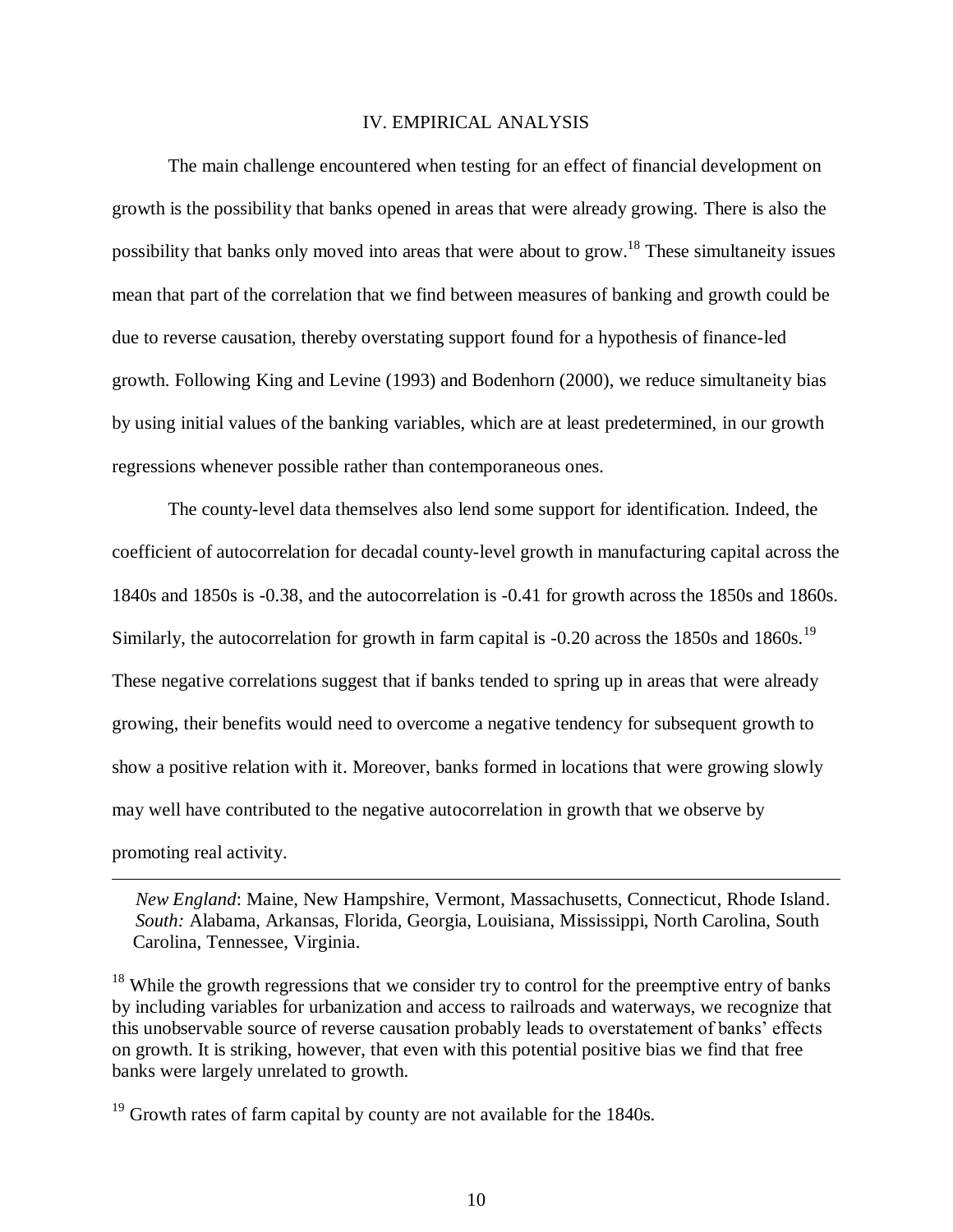#### *A. Banking and Growth*

 $\overline{a}$ 

We begin by aggregating both free and charter banks to determine whether the overall relation between banking and growth is positive. The dependent variables are the growth rates of real manufacturing capital and real agricultural capital per person, and the percentage point change in urbanization in county *i* over the 1850s or the 1860s. The natural logarithms of the number of banks and the real value of bank loans per capita alternate as the variables of interest on the right hand side.<sup>20</sup> The baseline regression specification is

$$
\% \Delta Y_{i,t} = a + \beta_1 Banks_{i,t-1} + \beta_2 Y_{i,t-1} + \beta_3 X_{i,t-1} + \eta_s + e_{i,t}, \tag{1}
$$

where  $Y_{i,t}$  is the economic outcome of interest,  $Banks_{i,t-1}$  is one of our aggregate banking measures,  $\eta_s$  is a vector of state dummies, and  $e_{i,t}$  is the error term. We include the initial log level of the dependent variable  $Y_{i,t-1}$  on the right hand side to account for the possibility of convergence across counties. The vector  $X_{i,t-1}$  contains the initial values of the non-financial county variables that could have influenced growth. The literacy rate, defined as the proportion of a county's population that can read, proxies for education and human capital.<sup>21</sup> The fraction of black persons in a county's population controls for racial composition. Separate dummy variables for rails and waterways control somewhat for reverse causation associated with access to distant markets, and the log of total population controls for overall county size.

 We estimate Equation (1) separately for the 1850s and 1860s and report the results in Table 2. The initial number of banks, which reflects the extent of banking, is related to growth in manufacturing capital and urbanization in both decades, with coefficients that are statistically significant. The coefficients associate 10% more banks in 1850 with 1.89% faster growth in a

 $20$  We express all money values in 1860 dollars using the deflator in Officer (2008), and add unity before computing logarithms where appropriate.

 $21$  Because literacy was not reported in 1860, we impute it using the average of 1850 and 1870.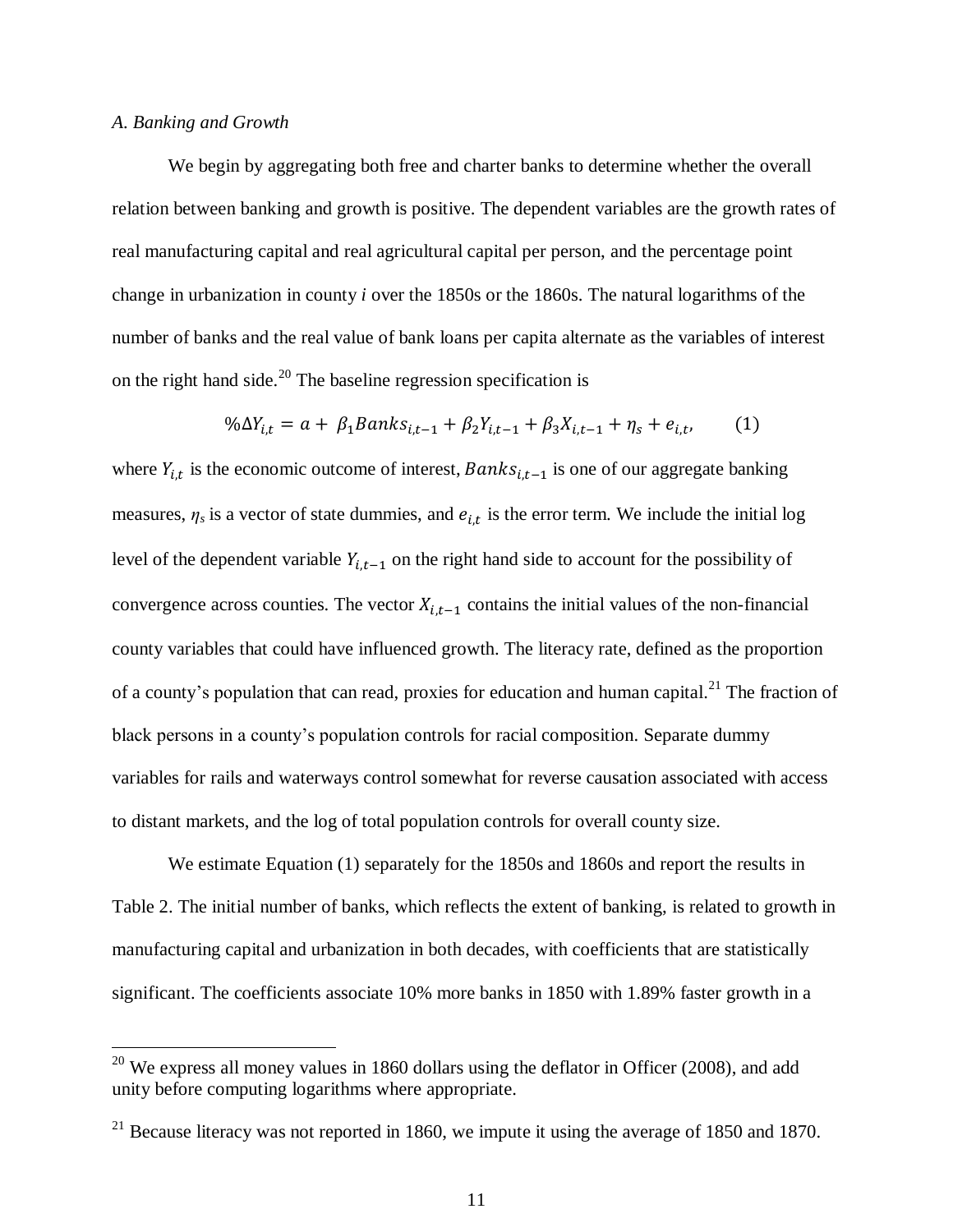county's manufacturing capital and a rise of 0.28 percentage points in its urban population share over the decade. For the 1860s the coefficients relate 10% more banks with 1.1% higher capital growth and an urban share that is 0.3 percentage points higher. Loans per capita, which reflect the intensity of banking, are also statistically significant for growth in manufacturing capital and urbanization across both decades. On the other hand, neither banking variable is statistically significant for growth with farm capital as the dependent variable. Consistent with convergence across counties, the coefficients on the levels of the dependent variables are negative throughout and statistically significant in all but two regressions. Banks thus have their strongest and most persistent effects on manufacturing during the height of the free banking era.

#### *B. Baseline Regression Models for Charter Banks, Free Banks, and Growth*

We now estimate our baseline regressions with variables for free and charter banks entering separately on the right hand side, reserving variations on the baseline specifications for Sections IV.C and IV.D. The timing of free banking presents a challenge when we disaggregate by bank type because there were very few free banks in 1850 and free banking was virtually extinct by 1870. With only two decadal observations from the Census for measuring outcomes, this means that the initial value of free banking would be zero for nearly every county in the regression for the 1850s, and that survivorship bias could affect the regressions for the 1860s. For the 1850s regressions, we must therefore use percent changes in the banking variables over the 1850s on the right hand side. This opens the door for reverse causation to influence the coefficient estimates but at least allows us to examine whether free banking was correlated with growth before the Civil War. For the 1860s regressions, we accept the possibility of survivorship bias and continue to use 1860 values for the banking variables on the right hand side just as we did with the aggregated data. The combination of the two approaches provides upper and lower bounds on the relationships between free banks, charter banks and growth in sense that will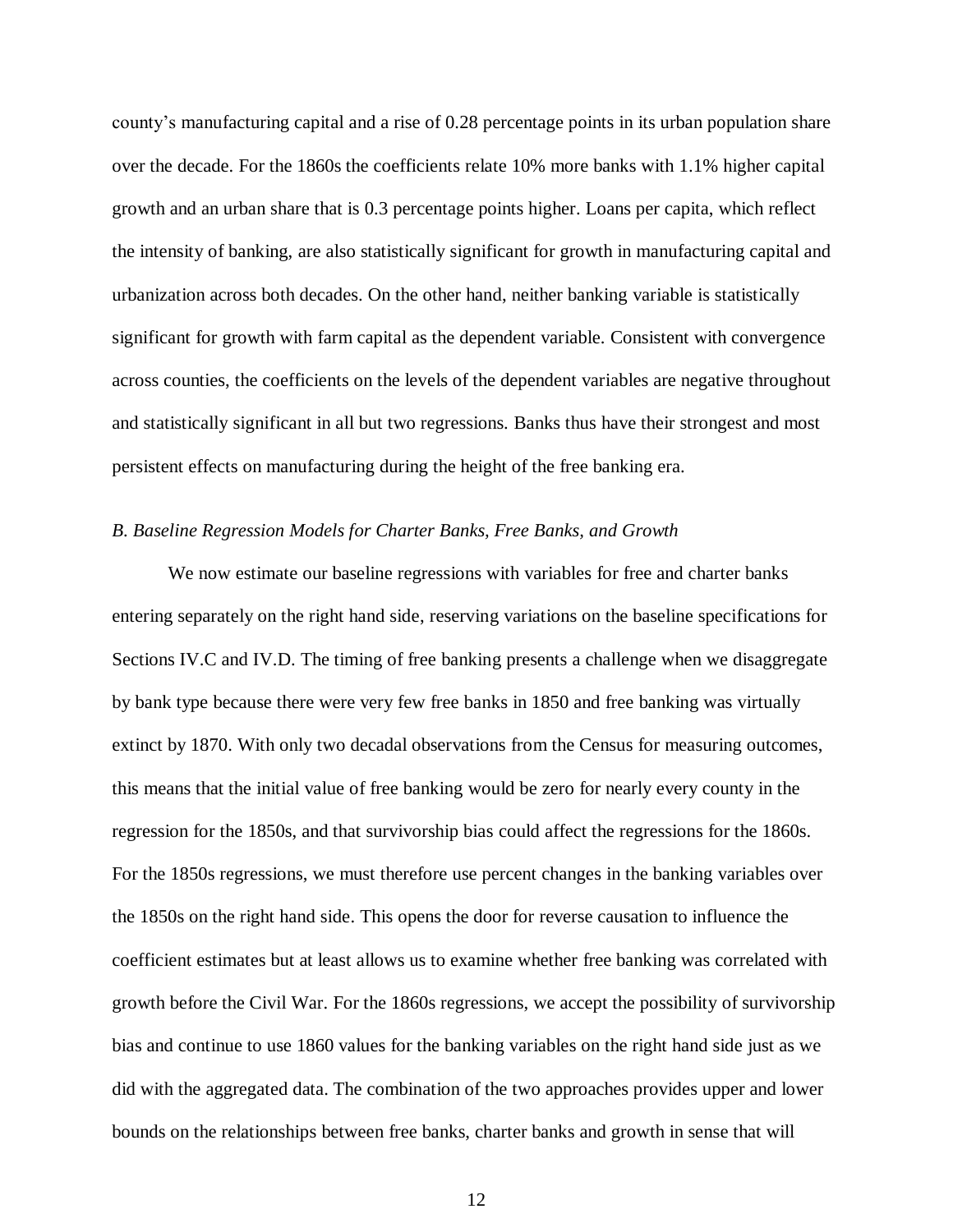become clear as we describe the findings.

 $\overline{a}$ 

 For each approach, we estimate regressions with all available counties in the full sample of states and with a sample restricted to the 17 states that passed free banking laws before 1860 (see fn. 7). The restricted sample is important for comparing the effects of free and charter banks in the same state because it controls for state-specific factors that could have affected both banks and growth. Because the passage of a free banking law was itself a consequence of limited charter bank development, however, the within-state comparison underestimates the benefits of charter banks more generally.

*Disaggregated banks and growth, 1850-1860.* We first estimate the relationship between changes in banking variables and economic growth between 1850 and 1860 to obtain an upper bound on the effects of charter and free banking on real activity.<sup>22</sup> The regression equation is:

$$
\% \Delta Y_{i,1850-60} = a + \beta_1 \% \Delta Charter_{i,1850-60} + \beta_2 \% \Delta Free_{i,1850-60} + \beta_3 Y_{i,1850}
$$
 (2)  
+  $\beta_4 X_{i,1850} + \eta_s + e_{i,1850-60}$ 

where Charter<sub>i,1850-60</sub> and  $Free_{i,1850-60}$  are measures for each bank type, and the other variables are defined as before.

 Table 3 shows that only charter banks had statistically significant effects on growth in manufacturing capital during the 1850s. For example, a 10% increase in the number of charter banks relates to growth in manufacturing capital of about 3.3% for all states (upper panel), 4.6% for free bank states (center panel), and  $4.4\%$  for counties without a bank in 1850 (lower panel).<sup>23</sup>

 $22$  We do not pool these data with those from the Civil War decade because of the large number of the Midwest free bank and Southern charter bank closures after 1860.

 $^{23}$  The regressions in the lower panel of Table 3 restrict the sample to counties without a bank before 1850 to compare counties with similar initial conditions. We do this because our finding that free banks had little effect on county-level economic growth relative to charter banks could be the result of pre-existing charter banks and the limited time frame that free banks were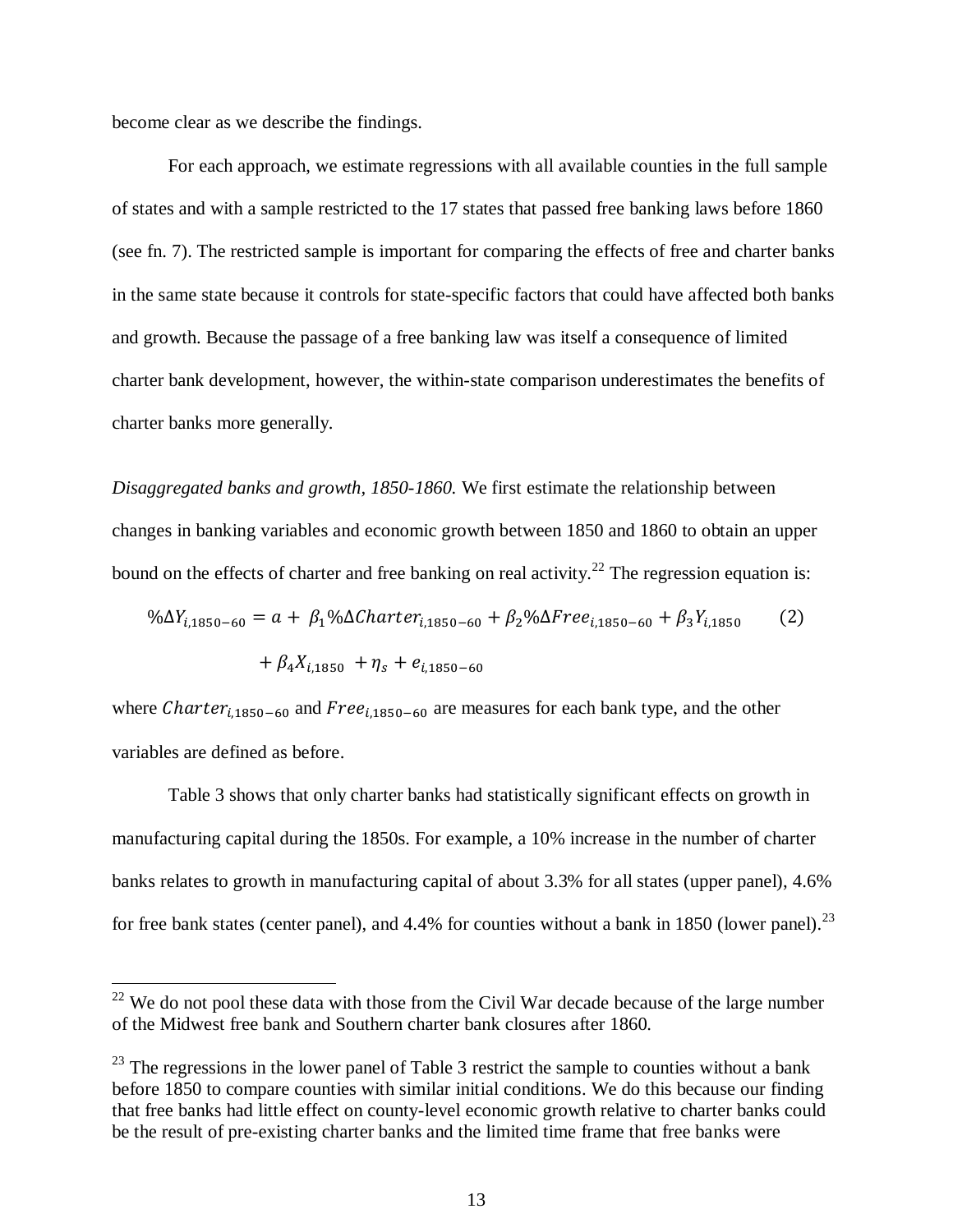At the same time, the number of free banks and their loans are negatively related to growth in farm capital in these regressions including all states or only states that passed free banking laws.<sup>24</sup> Charter banks are unrelated to growth in farm capital in all but one regression with a negative relation that is statistically significant at the 10% level. There is also evidence that both charter and free banks are positively related to urbanization, though the possibility of reverse causation seems strongest here. The finding that the free bank coefficients on loans are not statistically significant for growth in manufacturing and farm capital suggests that even free banks that were active in their communities struggled to influence growth in their communities during the 1850s.

 Table 4 presents regressions for the 1850s with two alternative measures of charter and free bank activity. The first is the number of cumulative bank-years by county for each banking type. For example, if a county established its first free bank in 1853 and another in 1855, than the county's cumulative years for free banks in the 1850s would be 12. The second is the total number of new free banks and new charter banks established in a given county over the 1850s, which is meant to capture the effects of entry and account for banks that closed before the end of the decade. The upper panel of Table 4, which includes all states in our sample, shows that new charter banks and their cumulative years have positive effects on manufacturing capital that are statistically significant at the 1% level, but neither free banking measure has a significant

present. Because it takes time to establish information capital and lending relationships, a bank that existed before 1850 could have a greater effect than one established later. The restriction also reduces observations from developed areas where other types of financial institutions could exist.

 $\overline{a}$ 

<sup>24</sup> The standard deviation of the number of free banks by county across the decade also seems to explain poor performance in raising farm capital, though we do not report the results here. The sample standard deviation, however, is mostly attributable to the extent of the rise in the number of free banks from zero at the start of the decade, and a few closings near the end of the 1850s does little to mute the high correlation between the two. In Section IV.D below we find that free bank defaults and closures perform more reliably as measures of bank quality.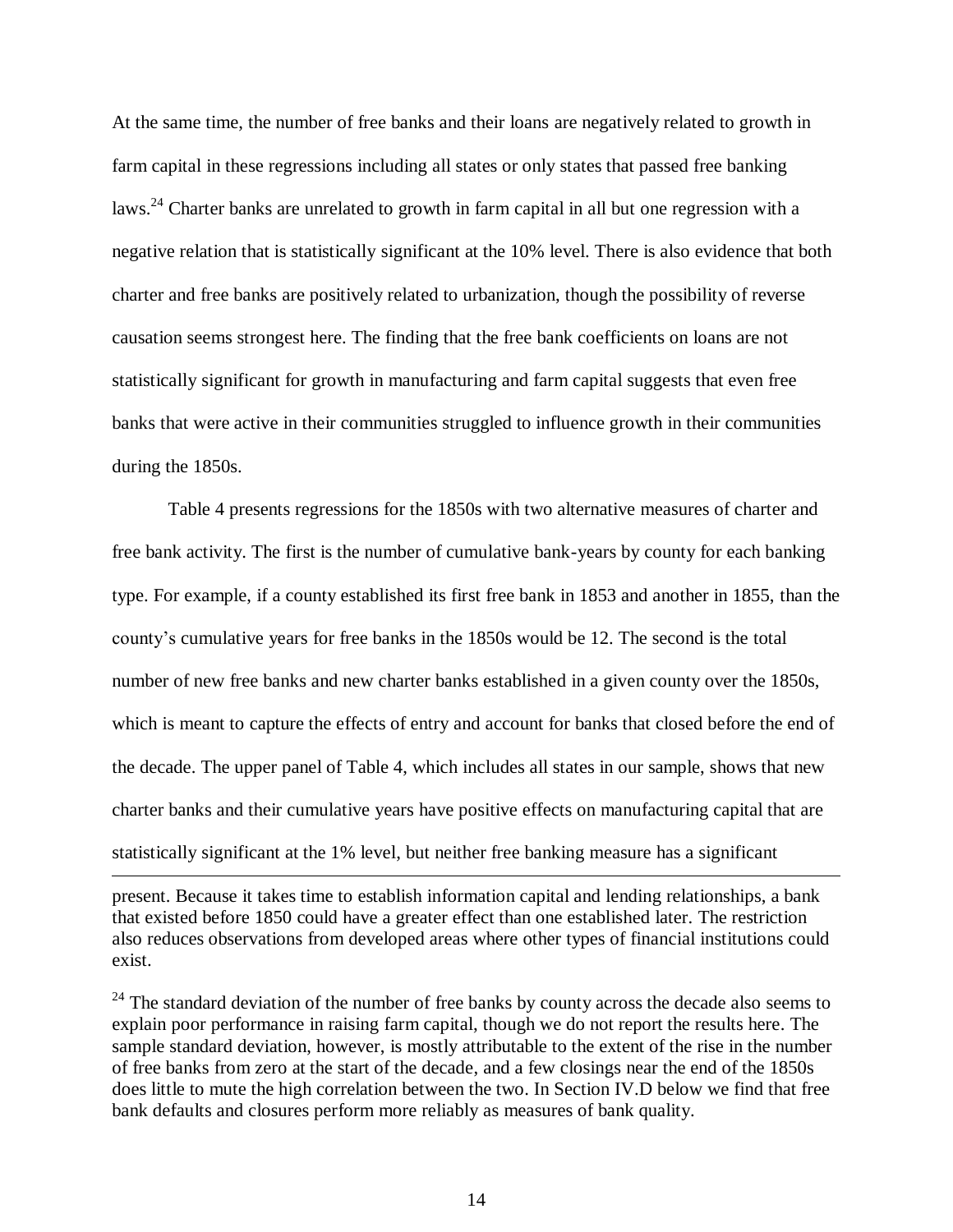positive effect on manufacturing. At the same time, the cumulative years of free and charter banks have no effects on farm capital, whereas the effects of new banks of either type are strongly *negative*. Again, both charter and free banks have positive and statistically significant effects on urbanization, and the restricted estimates for free bank states in the lower panel are qualitatively similar to those for the full sample.<sup>25</sup>

The findings for the 1850s send a clear message: banking in general did not help grow farm capital whereas only charter banks relate to growth in manufacturing capital. Further, banks may have encouraged new and old residents to locate in urban areas.

*Disaggregated banks and growth, 1860-1870*. We now return to the model of banking and growth for the 1860s that reduces simultaneity bias by using initial values of the measures of banks by type as explanatory variables rather than contemporaneous changes. Because free banks were an important part of the financial landscape by 1860, the pre-determinedness of the right hand side variables renders causal inferences somewhat better grounded. It also allows us to investigate whether the lack of a relation between free banking and growth that we found for the 1850s was just a symptom of the period. The estimation equation is:

$$
\% \Delta Y_{i,1860-70} = a + \beta_1 \text{Character}_{i,1860} + \beta_2 \text{Free}_{i,1860} + \beta_3 Y_{i,1860} + \beta_4 X_{i,1860} + \eta_s \quad (3)
$$

$$
+ e_{i,1860-70}
$$

The upper panel of Table 5 presents the results for all states in the sample. The initial number and loans of charter banks have positive and statistically significant relationships with subsequent growth in manufacturing capital and urbanization, but free banks do not. The estimates suggest that a typical county with 10% more charter banks in 1860 would see

 $25$  The results are qualitatively similar when we use the numbers of years since a county established its first bank of each type as explanatory variables rather than cumulative years.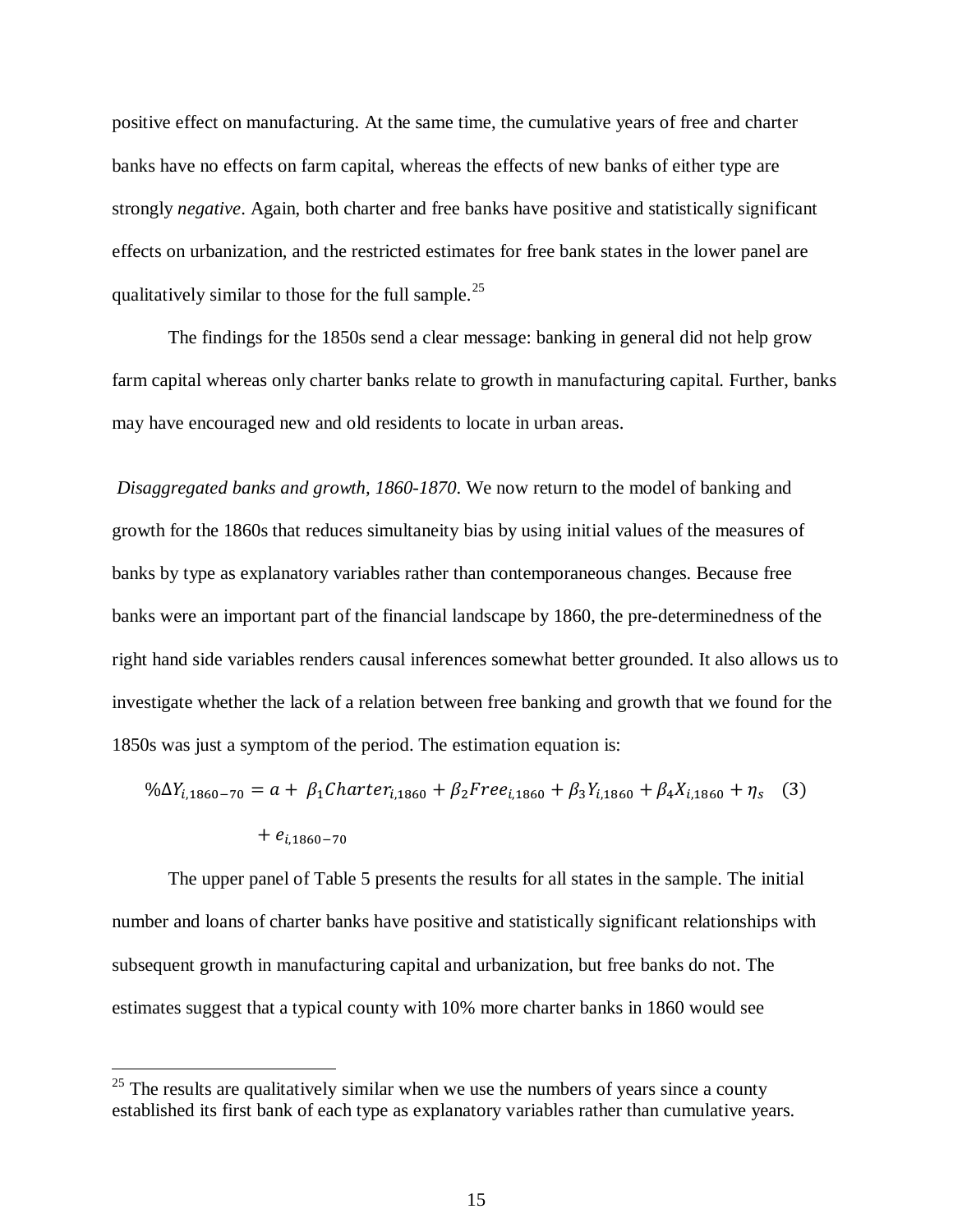manufacturing capital grow 1.4% faster and see the urban population share rise by 0.4 percentage points. Neither free banks nor charter banks affect growth in farm capital except for a negative coefficient for charter banks that is statistically significant at the 10% level. The results change very little when we restrict the sample to free bank states in the center panel or exclude the Confederate states in the lower panel.<sup>26</sup> So while the number of free banks no longer shows the strongly negative association with growth in farm capital present for the 1850s, it is fair to say that their effects on growth were at best neutral for the 1860s.

## *C. Identifying Local Effects*

 $\overline{a}$ 

The bank comparisons presented in Tables 3-5 would not capture purely local effects to the extent that free and charter banks tended to select into different communities. For example, if free banks located primarily in rural areas and charter banks located in urban ones, as seems to be the case, differences that we find between the two types in promoting growth could partly reflect unobserved rural and urban characteristics. In the presence of population-based nonlinearities in the relation between free banks and growth, our regressions could also understate the absolute effects of free banks. To address these possibilities, Table 6 includes regressions that disaggregate banks by type and whether they are located in rural or urban counties, with rural counties defined as those with less than 24.1 inhabitants per square mile.<sup>27</sup> Our sampling on population density leaves too little variation in urbanization to use it on the left-hand side, so the regressions focus on growth in manufacturing and farm capital only.

The upper panel of Table 6 reports results for the 1850s. For rural counties, the positive

 $26$  We exclude the Confederate states in the lower panel of Table 5 to ensure that the economic disturbances related to the Civil War are not affecting our results.

 $27$  The cutoff point was defined by the population density that divided the sample roughly in half. Adjusting the cutoff slightly up or down does not affect the findings in any significant way.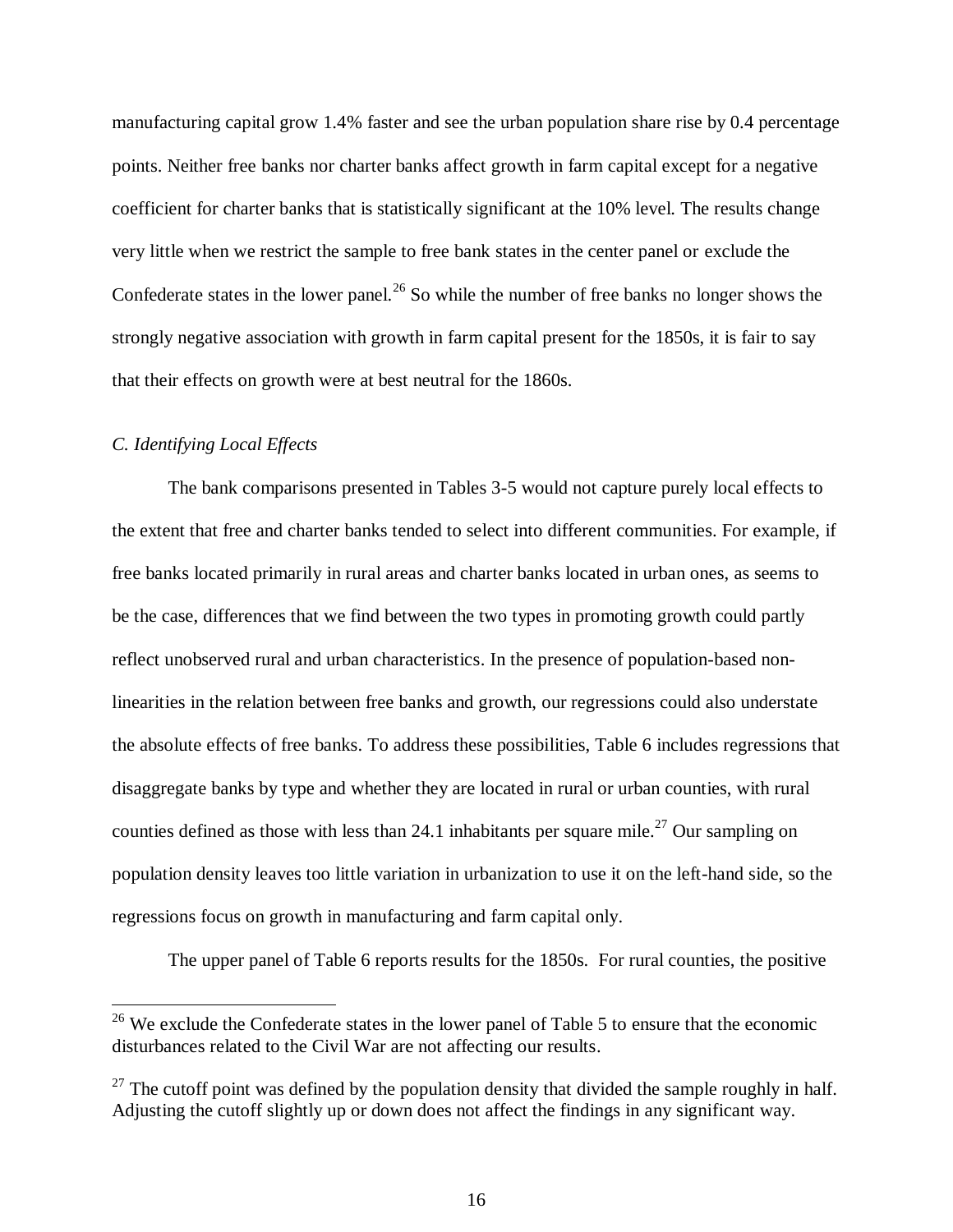relation between charter banks and growth in manufacturing capital and the negative relation between the number of free banks and growth in farm capital are stronger than those reported for the sample with counties aggregated (see upper panel of Table 3). For urban counties, the positive relation between charter banks and manufacturing capital and the negative relation between the number of free banks and farm capital are only somewhat stronger than in the aggregated sample (see lower panel of Table 3), whereas the negative relation between free bank loans and farm capital is no longer statistically significant.

The results for the 1860s reported in the lower panel of Table 6 are similar to those found in the aggregated sample (see upper panel of Table 5). In particular, charter banks in both rural and urban counties retain their positive and statistically significant effects on manufacturing capital, whereas free banks continue to have small and statistically insignificant effects on growth in either type of capital.

Overall, the regressions in Table 6 suggest that our main results are not driven by the pooling of rural and urban counties.

Table 7 restricts the growth regressions to a region where both charter and free banks were prevalent, which includes the states of New York, New Jersey, and Connecticut. Because all three are in the Northeast, we would expect the regressions to capture local effects while reducing unobserved regional variation.<sup>28</sup> For the 1850s (upper panel) we find that neither free nor charter banks relate to growth in manufacturing or farm capital, whereas only free banks relate positively to urbanization at the 10% level. This suggests that the links between charter banks and manufacturing capital found in the full sample for the 1850s did not emanate from the Northeast. For the 1860s (lower panel), however, both free and charter bank variables have

<sup>&</sup>lt;sup>28</sup> Of course free and charter banks may have operated differently in the Northeast than in other parts of the country, but we believe that the check is still worthwhile.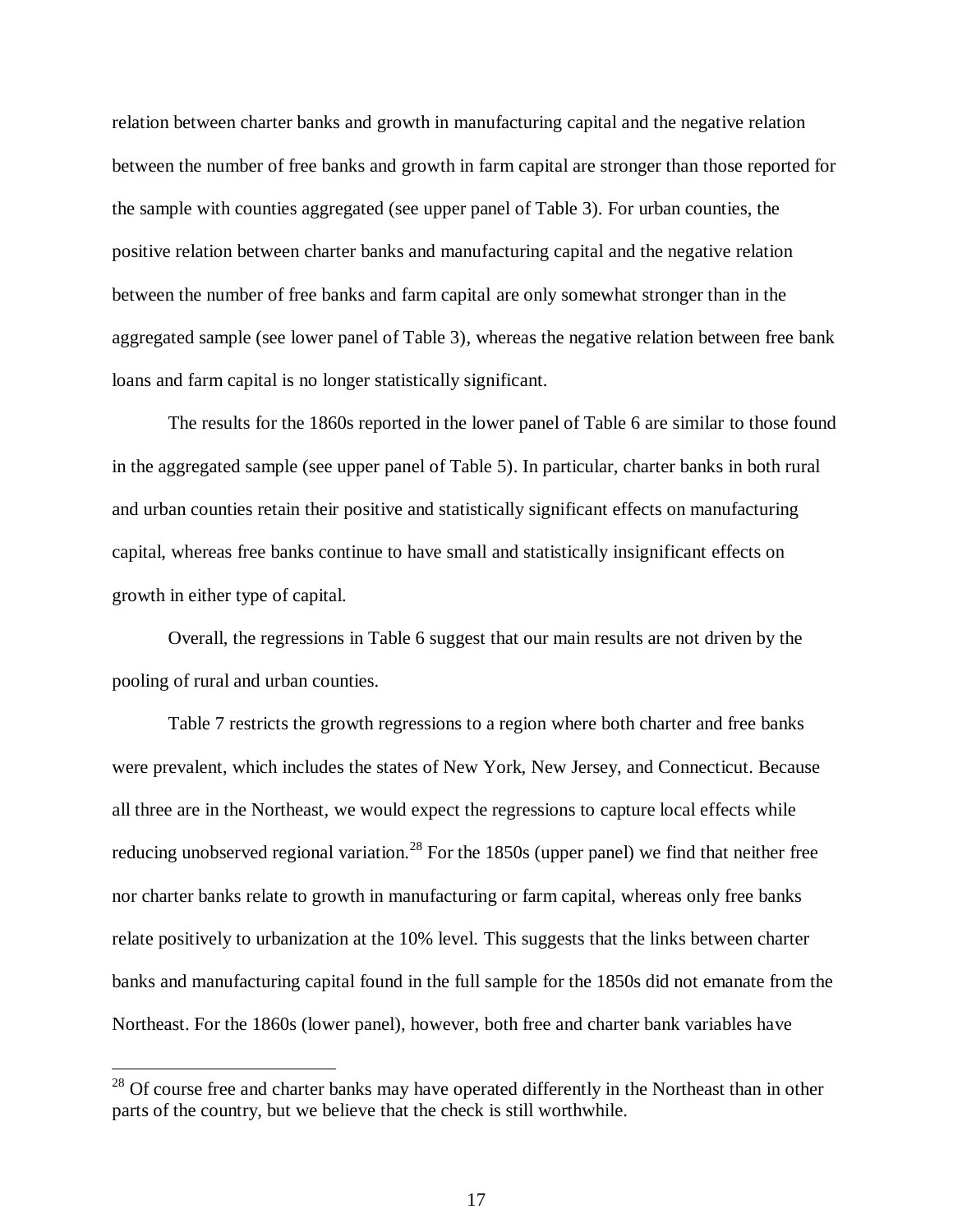positive and statistically significant effects on manufacturing capital, and the number of free banks even have a positive effect on farm capital that is statistically significant at nearly the 5% level. The latter suggests that free banks in these states did ultimately succeed in mobilizing agricultural capital.

#### *D. Banking Quality and Growth*

 $\overline{a}$ 

 Our findings in Table 7 for New York, New Jersey, and Connecticut, all locations where free banking is believed to have operated reasonably well, leads us to consider further whether the quality of intermediation by free and charter banks affected growth. We do this by differentiating free banks based on whether they ended up defaulting (i.e., with losses to note holders) at some time before 1863, and then estimating our baseline models for both the 1850s and  $1860s$ <sup>29</sup>. The underlying hypothesis is that non-defaulting banks provided higher quality intermediation than those that defaulted.

 Table 8 presents the results. For the 1850s, the number and loans of charter banks as well as the number of non-defaulting free banks have a positive and statistically significant relation with growth in manufacturing capital. On the other hand, only the numbers of charter banks and *defaulting* free banks have a negative relation with growth in farm capital. In other words, only "good" free banks are positively related to manufacturing capital while only "bad" free banks are responsible for the negative relation with agricultural capital. For the 1860s, we find similar effects for charter banks as those found for the 1850s, but free banks do not have any statistically significant effect on growth. We note, however, that the number and loans of non-defaulting free banks, at least, have a positive coefficient for growth in manufacturing capital.

In addition to the regressions in Table 8, we estimated models for the 1860s that

 $29$  We consider defaults through 1862 because the causes for individual free bank closings (i.e., default or not) are known clearly up to this time.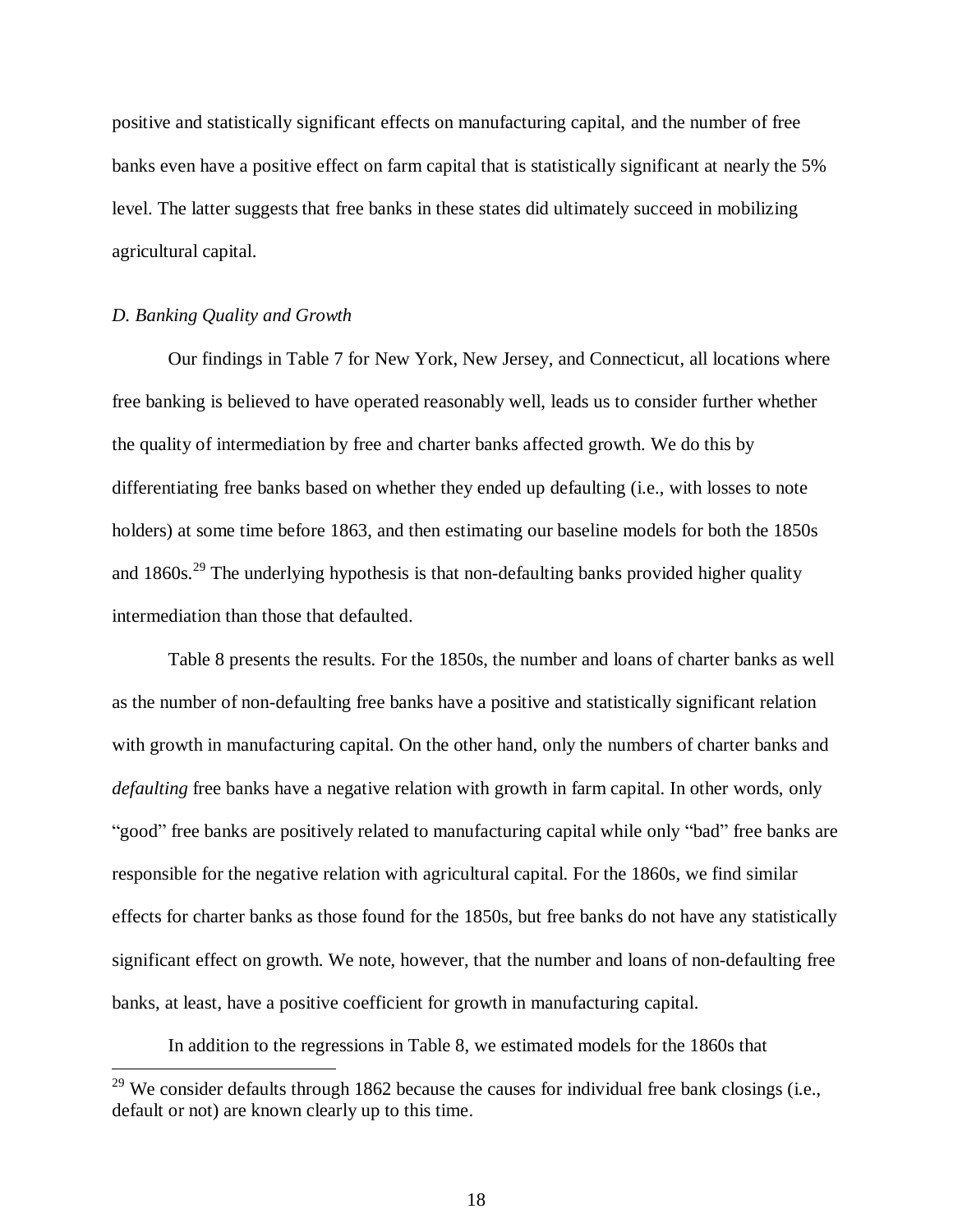disaggregate 1860 banks by type and by survival through 1868 (i.e., controlling for banks that would eventually close but not necessarily default).<sup>30</sup> We are able to extend the event window in this case because we know the number of once-free banks that closed through 1868 but not whether they fully redeemed their notes. Regardless, the results with closures as the explanatory variable rather than default, not reported here, are similar to those in the lower panel of Table 8.

## V. CONCLUSION

 The data indicate that free banking had little or no positive relation with U.S. economic growth before 1870. And while the estimates from our econometric models cannot be taken as causal, their emphasis on local effects shed some light on the likely effects of endogeneity. Indeed, even when positively biased by simultaneity and endogenous entry, free banks are not robustly correlated with cross-county growth in agricultural or manufacturing capital, though there are some signals that free banks promoted growth in areas where they were less prone to failure. The lack of a relation does not seem to be a function of banking in general, as non-free banks continued to have significant and positive effects on capital formation. The results raise an important question: why did the innovation of free banking – an early form of what we might today call financial liberalization – fail to have a measurable effect on growth?

 Standardizing entry requirements may have encouraged new banks, but those established as a result were often small and located in rural areas. Bodenhorn (2003b) illustrates that antebellum loan portfolios represented the underlying composition of the bank's surrounding area. Rural free banks thus would have invested in agriculture rather than manufacturing. As farmers used loans to bridge growing seasons, any additional liquidity might only have sustained small family farms rather than expanding their capital stock and productive capacity.

 $30$  State banks that converted to national charters were considered to have survived the period.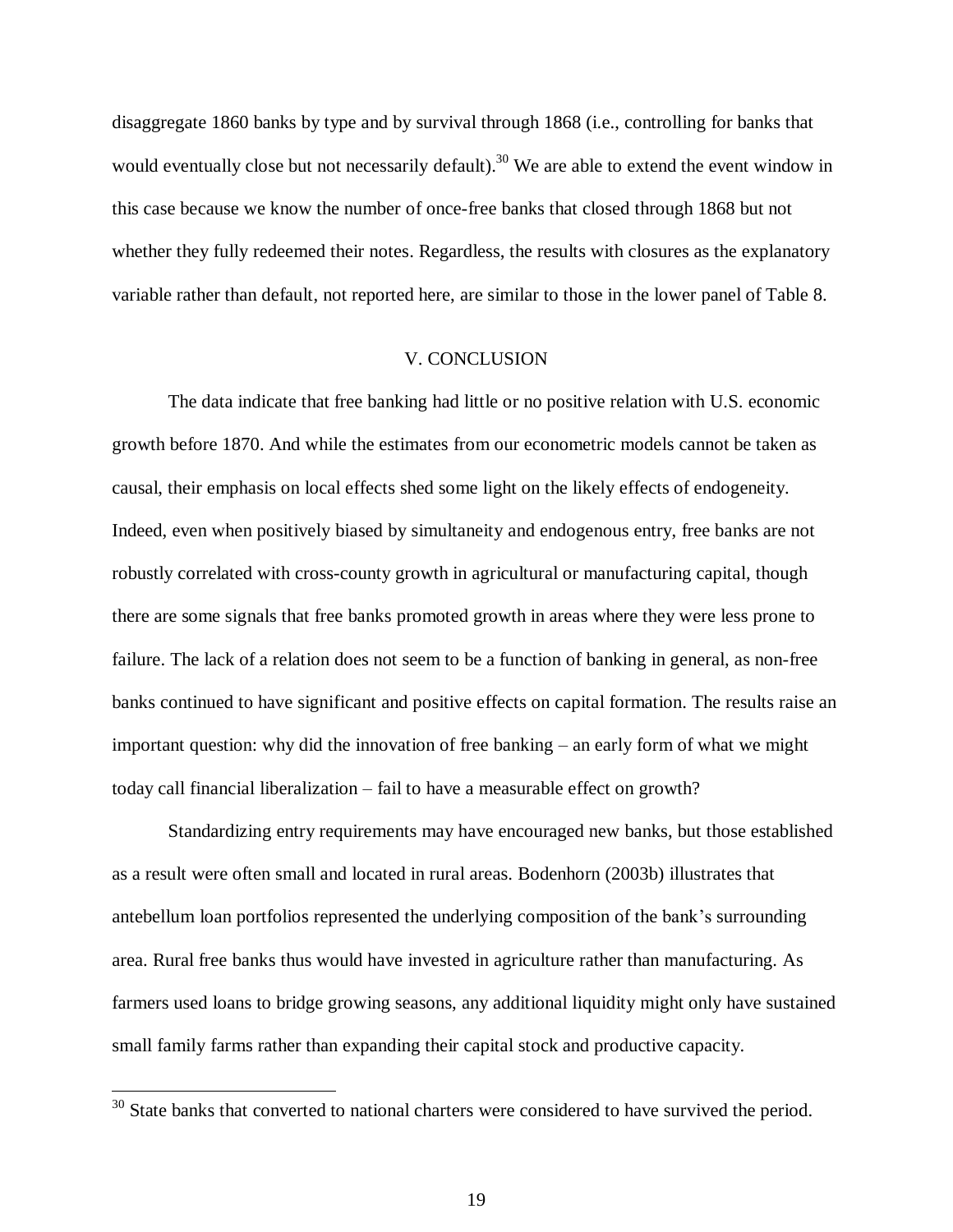The liberalization itself was also problematic as some states did not ensure that the notes issued by their free banks were backed by stable collateral. This led many free banks to close over the period, with many closures occurring shortly after opening. And because the potential costs of recovering claims made individuals less likely to place deposits or hold notes in banks that were more likely to close, this may have dampened the effect of free banks on growth.

Our findings cast new light on the National Banking Acts of 1863 and 1864. While Davis (1965), Sylla (1969), and James (1978) focus on the restrictiveness of their regulations late in the National Banking period, we find that these banks may have been initially growth promoting. This may have occurred because the new legislation retained the enabling aspects of free banks, but took steps to improve the quality of required collateral and create a uniform currency.<sup>31</sup> In response to the legislation, more charter banks that existed in 1860 (almost 60%) converted to a national charter than free banks (only 42%). Maybe more importantly, nearly half of free banks ended up closing, relative to less than a third of charter banks. Table 9 shows that the legislation closed only certain types of banks. Even across charter banks, banks that closed typically had small capital stocks, held few deposits, issued few loans, and were located in rural areas. In this way, the legislation seemed to have ended those banks that were unlikely to have a large effect on their communities regardless of whether they were free or charter banks.

On the other hand, free banks did form in many areas of the country that had previously gone without banks, and though we find that they did not have much of an immediate and direct impact on growth, they left a footprint of banking in rural areas that would eventually be filled by the national banks that followed. Perhaps this is the true legacy of free banking and it is in this sense that free banks did affect long-run growth.

 $31$  Jaremski (2010, 2011) discusses the nature of the National Banking Acts in more detail.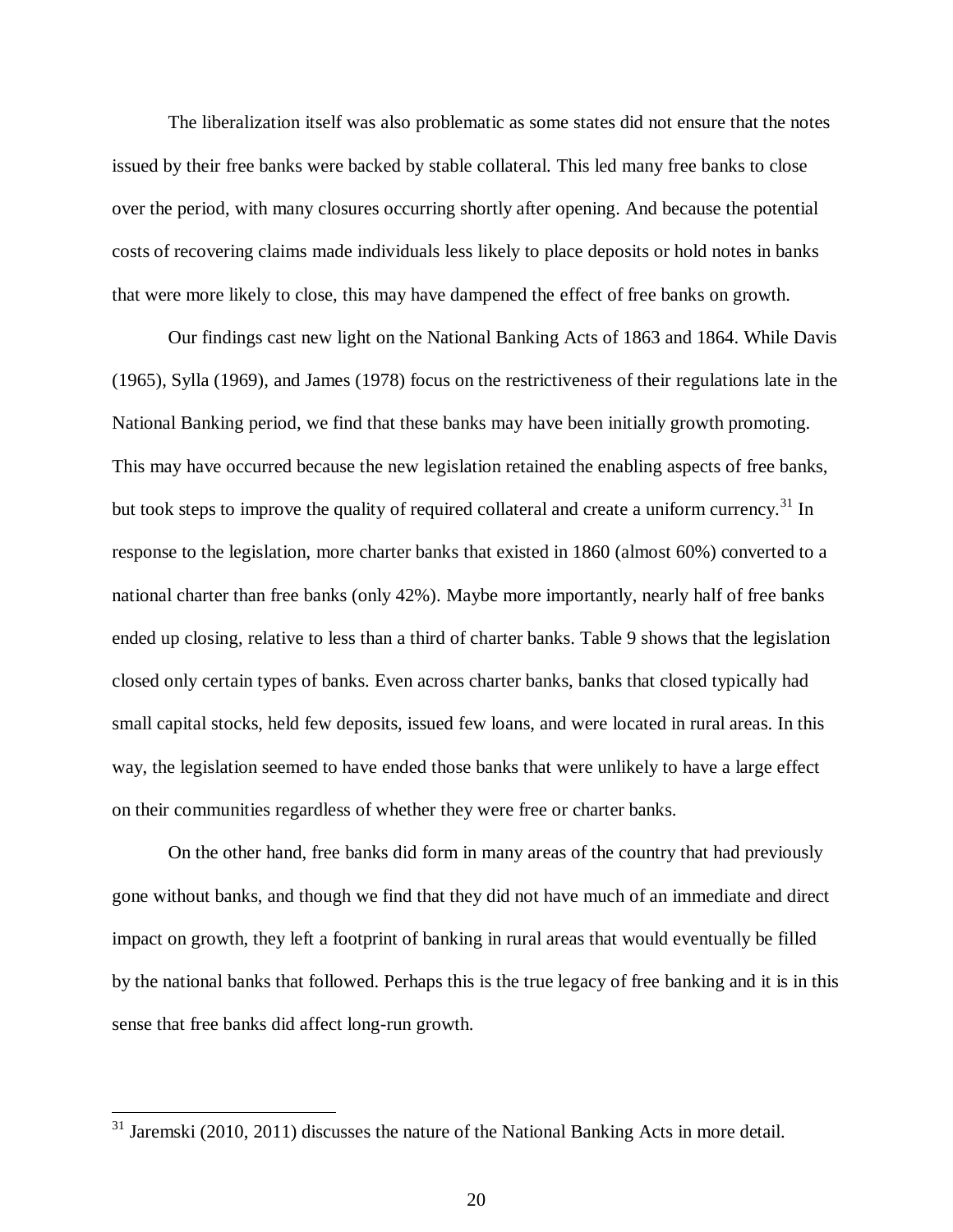Figure 3 illustrates that the majority of closed banks were in rural areas in the Midwest and South. The National Banking Acts therefore emulated the spirit of free banking but closed the very banks that the system had established. Our results suggest that these losses were not economically relevant in the short term as the closed banks were not growth promoting, whereas the gains by new national banks provided the impetus necessary to affect local growth. Cagan's (1963) argument thus seems to be sound: the National Banking legislation spread liquidity along the Manufacturing Belt and created banks capable of influencing the extraordinary rise in manufacturing and urbanization that was to come.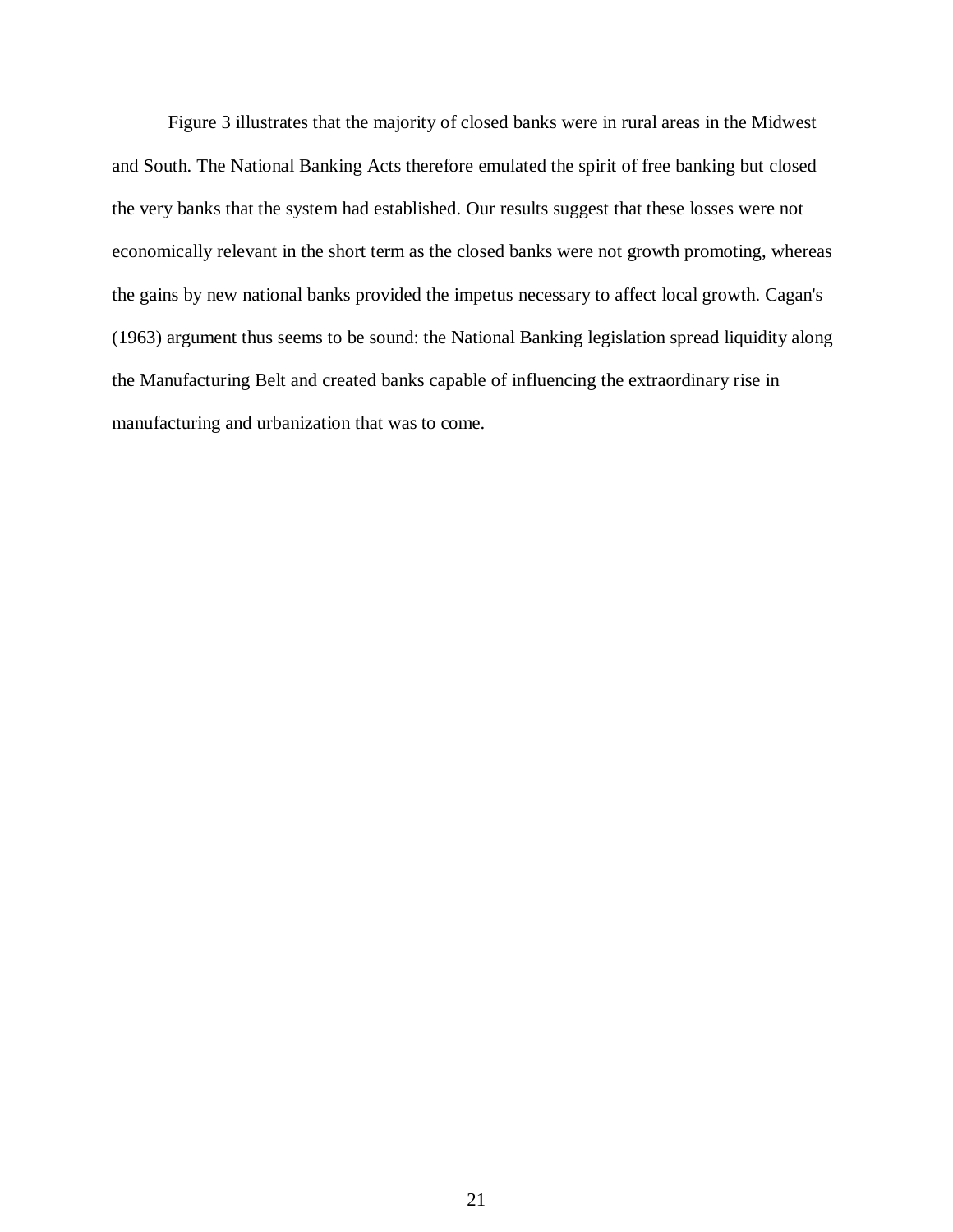#### REFERENCES

- *The Bankers' Magazine, and State Financial Register*. Edited by J. Smith Homans. Baltimore, MD.
- Bodenhorn, H. *A History of Banking in Antebellum America*. New York: Cambridge University Press, 2000.
- Bodenhorn, H. *State Banking in Early America: A New Economic History*. New York: Oxford University Press, 2003a.
- Bodenhorn, H. "Short-Term Loans and Long-Term Relationships: Relationship Lending in Early America." *Journal of Money, Credit and Banking*, 35, 2003b, 485–506.
- Bodenhorn, H. "Bank Chartering and Political Corruption in Antebellum New York: Free Banking as Reform," in *Corruption and Reform: Lessons from America's History*, edited by E. L. Glaeser and C. Goldin. Chicago: University of Chicago Press, 2006, 231–57.
- Bodenhorn, H., and D. Cuberes. "Financial Development and City Growth: Evidence from Northeastern American Cities, 1790-1870." National Bureau of Economic Research Working Paper 15997, 2010.
- Cagan, P. "The First Fifty Years of the National Banking System: A Historical Appraisal," in *Banking and Monetary Studies,* edited by D. Carson. Homewood, IL: Richard D. Irwin, 1963, 15–42.
- David, P. A. "The Mechanization of Reaping in the Ante-Bellum Midwest," in *The Reinterpretation of American Economic History*, edited by R. W. Fogel and S. L. Engerman. New York: Harper and Row, 1971, 217–25.
- Davis, L. E. "The Investment Market, 1870-1914: The Evolution of a National Market." *Journal of Economic History*, 25, 1965, 355–99.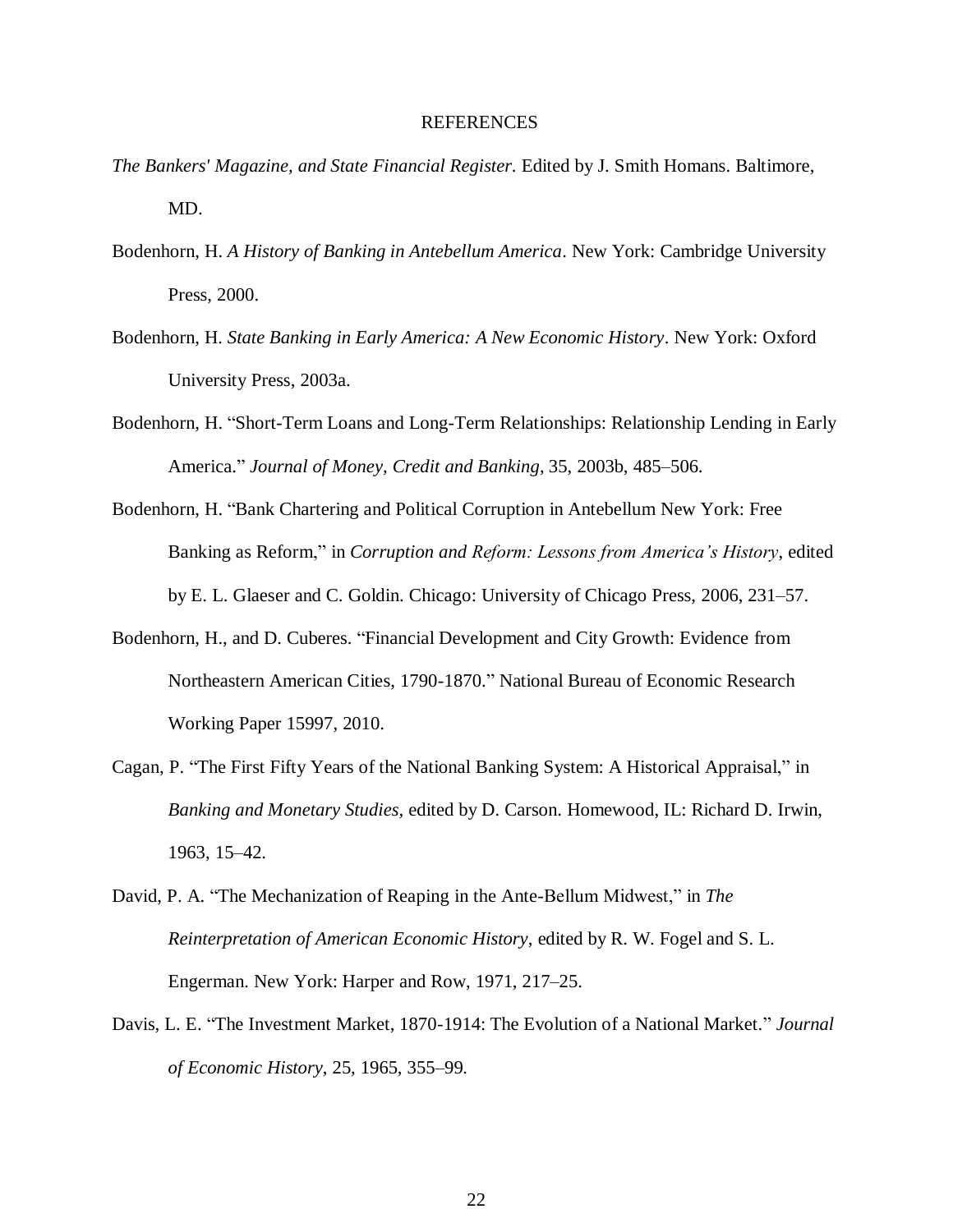- DeLong, J. B., and A. Shleifer. "Merchants and Princes. City Growth before the Industrial Revolution." *Journal of Law and Economics*, 36, 1993, 671–702.
- Demetriades, P. O., and K. A. Hussein. "Does Financial Development Cause Economic Growth? Time Series Evidence from Sixteen Countries." *Journal of Development Economics*, 51, 1996, 387–411.
- Dwyer, G. P., Jr., and I. Hasan. "Suspension of Payments, Bank Failures, and the Nonbank Public's Losses." *Journal of Monetary Economics*, 54, 2007, 565–80.
- Fulford, S. "If Financial Development Matters, Then How? National Banks in the United States 1870–1900." Mimeo, Boston College, 2010.
- Goldsmith, R. *Financial Structure and Development*. New Haven, CT: Yale Univ. Press, 1969.
- Haines, M. R. "Historical, Demographic, Economic, and Social Data: The United States, 1790- 2000" [computer file]. ICPSR Study 2896. Ann Arbor, MI: Inter-university Consortium for Political and Social Research, 2004.
- Hammond, B. *Banks and Politics in America: From the Revolution to the Civil War*. Princeton: Princeton University Press, 1957.
- James, J. A. *Money and Capital Markets in Postbellum America*. Princeton: Princeton University Press, 1978.
- Jaremski, M. "Free Bank Failures: Risky Bonds vs. Undiversified Portfolios." *Journal of Money, Credit and Banking*, 42, 2010, 1565–87.
- Jaremski, M. "State Banks and the National Banking Acts: A Tale of Creative Destruction." Mimeo, Colgate University, 2011.
- King, R., and R. Levine. "Finance and Growth: Schumpeter Might be Right." *Quarterly Journal of Economics*, 108, 1993, 717–37.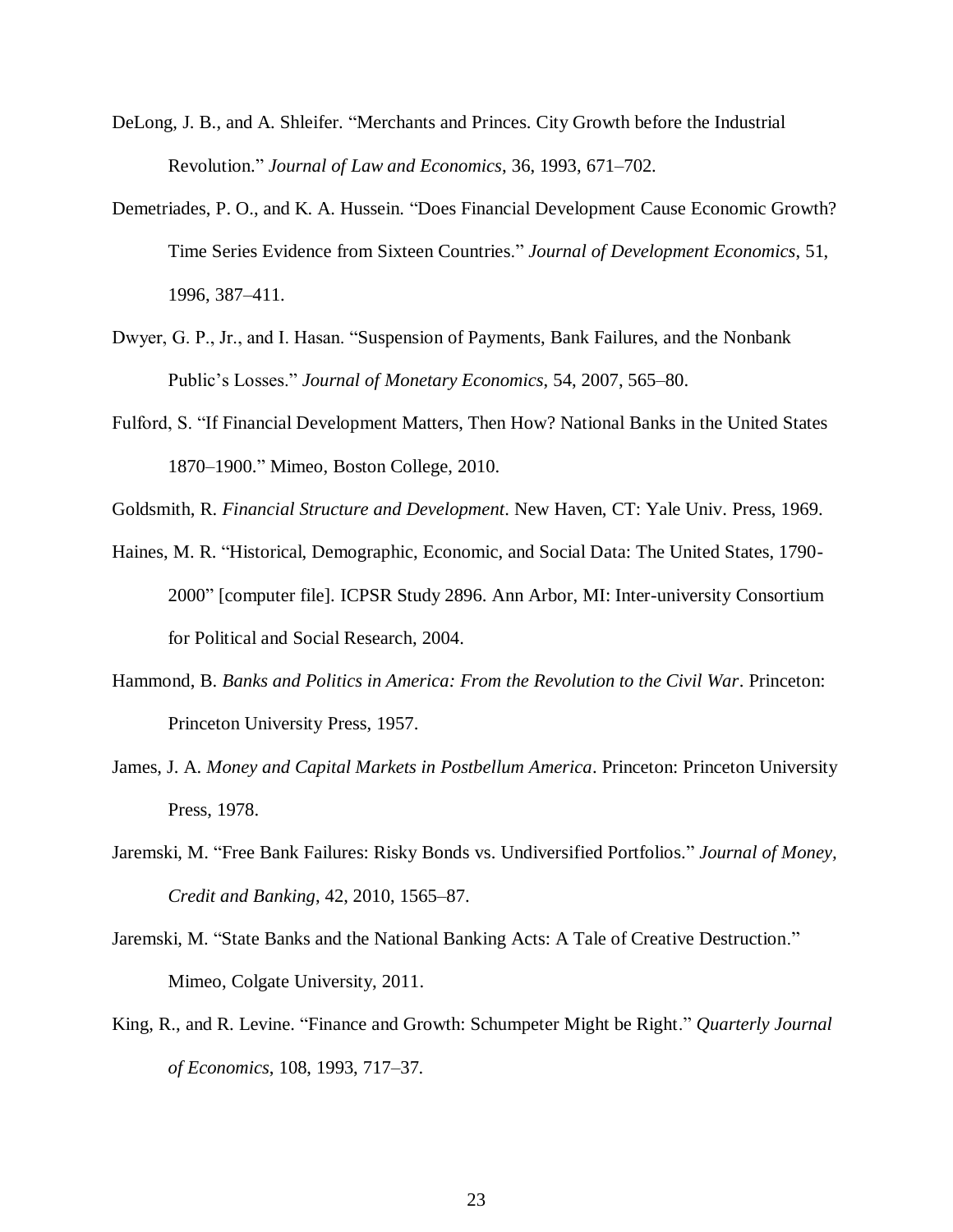- Knox, J. J. *A History of Banking in the United States*. New York: Bradford, Rhodes, & Co., 1900.
- Levine, R. "Finance and Growth: Theory and Evidence," in *Handbook of Economic Growth*, Vol. 1A, edited by P. Aghion and S. N. Durlauf. Amsterdam: North Holland, 2005, 865– 934.
- McKinnon, R. I. *Money and Capital in Economic Development*. Washington, DC: The Brookings Institution, 1973.
- Minnesota Population Center. *National Historical Geographic Information System: Pre-release Version 0.1*. Minneapolis, MN: University of Minnesota, 2004. [http://www.nhgis.org.](http://www.nhgis.org/)
- Officer, L. H. "What Was the Value of the US Consumer Bundle Then?" MeasuringWorth, 2008. URL: [http://www.measuringworth.org/consumer/](http://www.measuringworth.org/consumer/index.php)
- Rockoff, H. *The Free Banking Era: A Reexamination*. Dissertations in American History. New York: Arno Press, 1972.
- Rockoff, H. "The Free Banking Era: A Reexamination." *Journal of Money, Credit and Banking*, 6, 1974, 141–67.
- Rolnick, A. J., and W. E. Weber. "New Evidence on the Free Banking Era." *American Economic Review*, 73, 1983, 1080–91.
- Rolnick, A. J., and W. E. Weber. "The Causes of Free Bank Failures: A Detailed Examination." *Journal of Monetary Economics,* 14, 1984, 269–91.
- Rolnick, A. J., and W. E. Weber. "Inherent Instability in Banking: The Free Banking Experience." *Cato Journal*, 5, 1986, 877–90.
- Rousseau, P. L. "Jacksonian Monetary Polcy, Specie Flows, and the Panic of 1837." *Journal of Economic History*, 62, 2002, 457–88.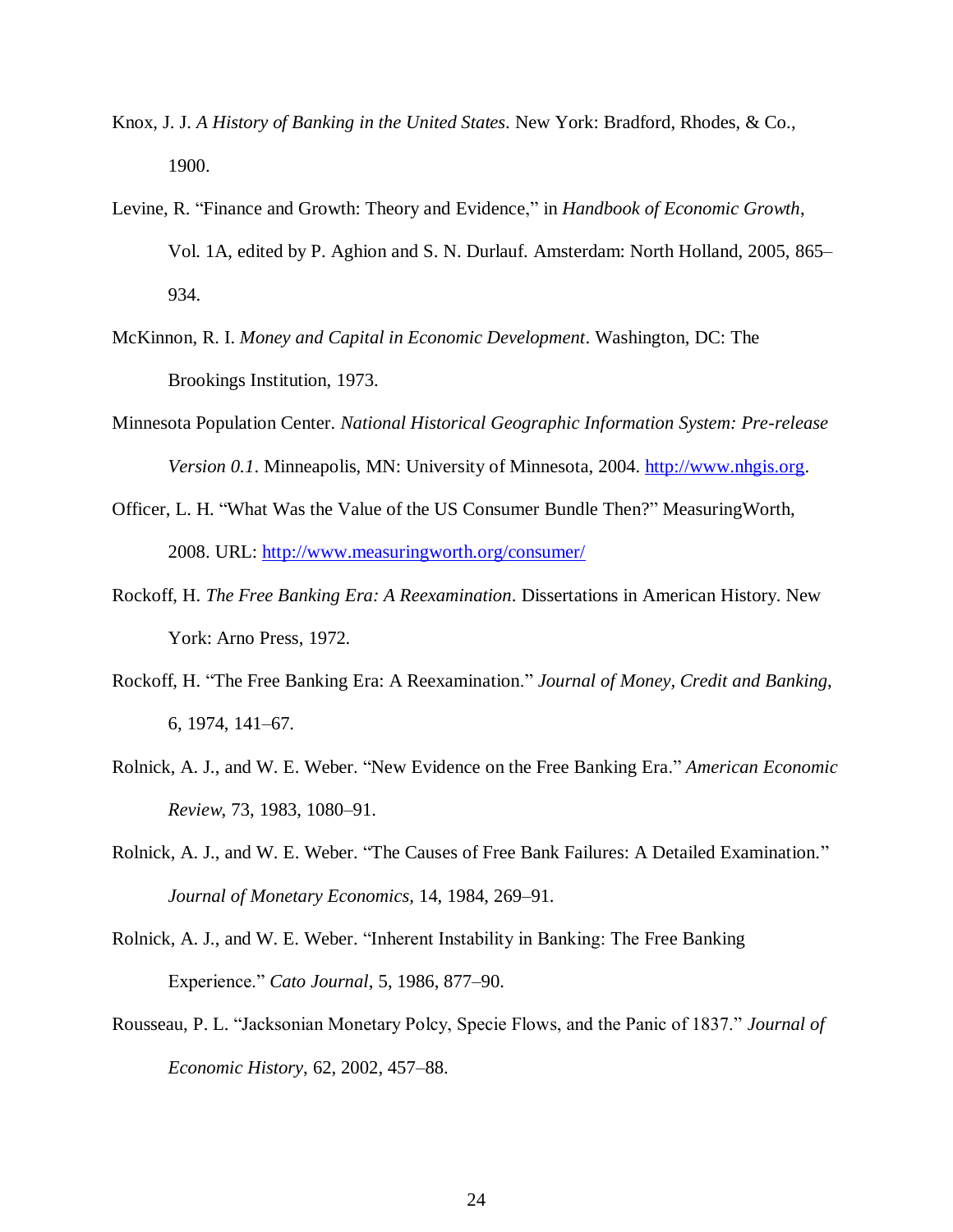- Rousseau, P. L. "Monetary Policy and the Dollar," in *Founding Choices: American Economic Policy in the 1790s*, edited by D. A. Irwin and R. Sylla. Chicago: University of Chicago Press, 2011, 121–49.
- Rousseau, P. L., and R. Sylla. "Emerging Financial Markets and Early US Growth." *Explorations in Economic History*, 42, 2005, 1–26.
- Rousseau, P. L., and P. Wachtel. "Financial Intermediation and Economic Performance: Historical Evidence from Five Industrialized Countries." *Journal of Money, Credit and Banking*, 30, 1998, 657–78.
- Rousseau, P. L., and P. Wachtel. "What is Happening to the Impact of Financial Deepening on Economic Growth." *Economic Inquiry*, 49, 2011, 276–88.
- Sokoloff, K. L. "Investment in Fixed and Working Capital during Early Industrialization: Evidence from U.S. Manufacturing Firms." *Journal of Economic History* 44, 1984, 545- 56.
- Sylla, R. "Federal Policy, Banking Market Structure, and Capital Mobilization in the United States, 1863-1913." *Journal of Economic History* 29, 1969, 657-86.
- Weber, W. E. "Listing of all State Banks with Beginning and Ending Dates." Research Department, Federal Reserve Bank of Minneapolis, 2005. [http://research.mpls.frb.fed.us/research/economists/wewproj.html.](http://research.mpls.frb.fed.us/research/economists/wewproj.html)
- Weber, W. E. "Balance sheets for U.S. Antebellum State Banks." Research Department, Federal Reserve Bank of Minneapolis, 2008.

<http://research.mpls.frb.fed.us/research/economists/wewproj.html>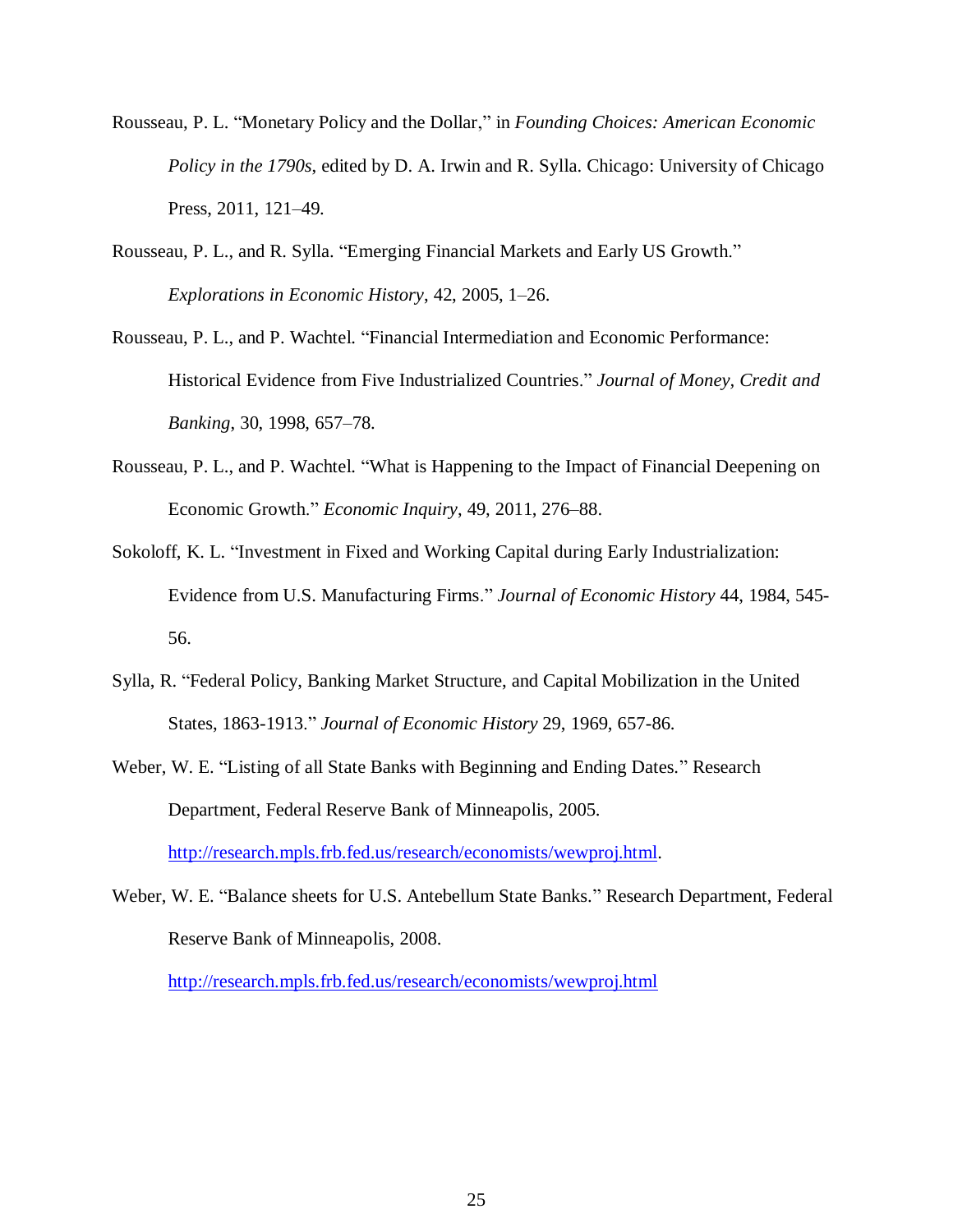



*Note:* The figure maps the location of each charter and free bank in 1836 and 1859. The blue dots represent charter banks and red triangles represent free banks. The size of the shape denotes the number of banks in the county. Due to the few banks west of the Mississippi River, we censored the map at that point. County boundaries obtained from NHGIS (2004), and bank numbers were obtained from Weber (2005).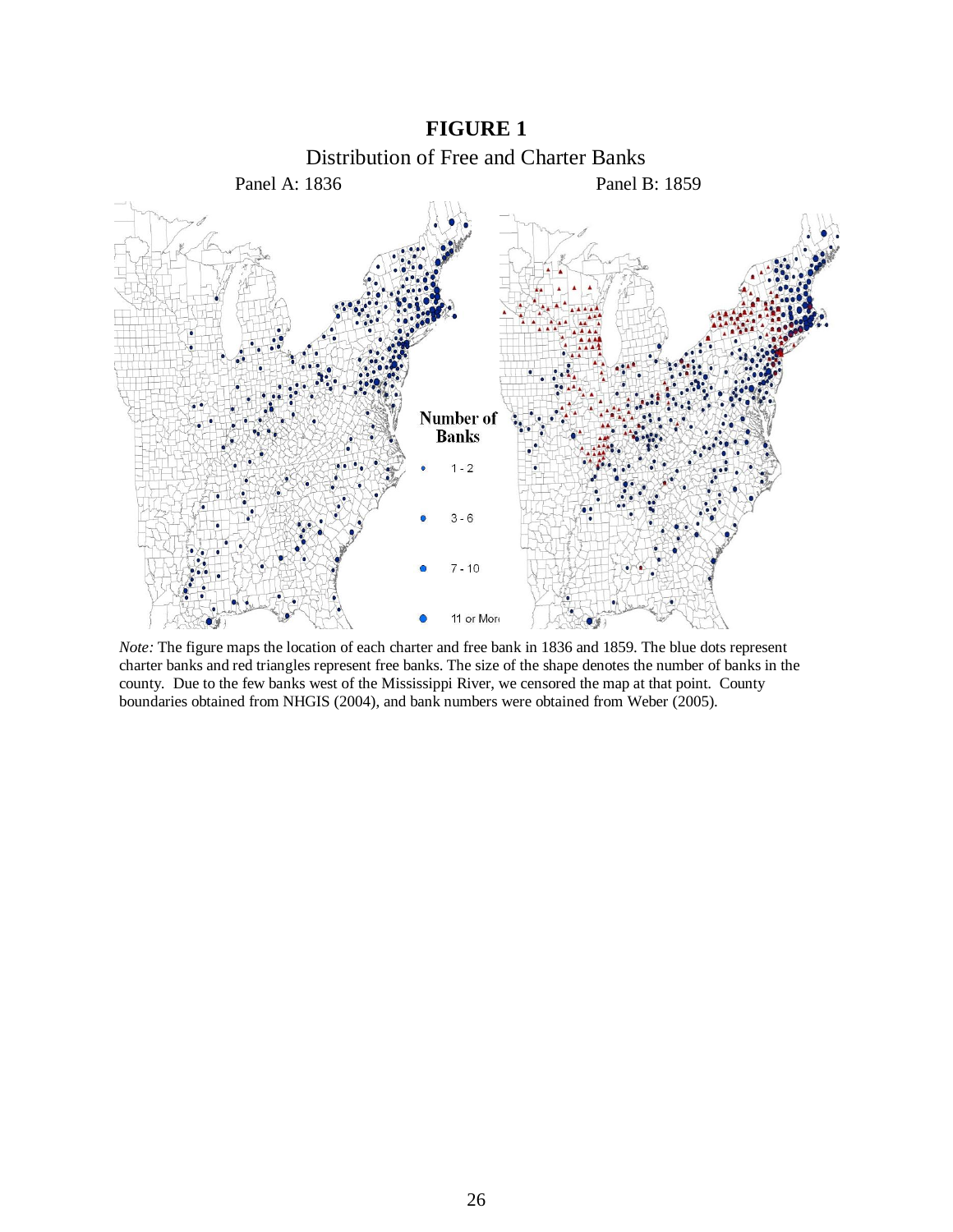**FIGURE 2** Bank Intermediation By County Population in 1860



*Note*: The figure illustrates the average number of assets and loans per person as a function of a county's population. The balance sheet information is from Weber (2008), and county populations are from Haines (2004). Because there were few free banks in areas with more than 50,000 people, we censor the figure at that point.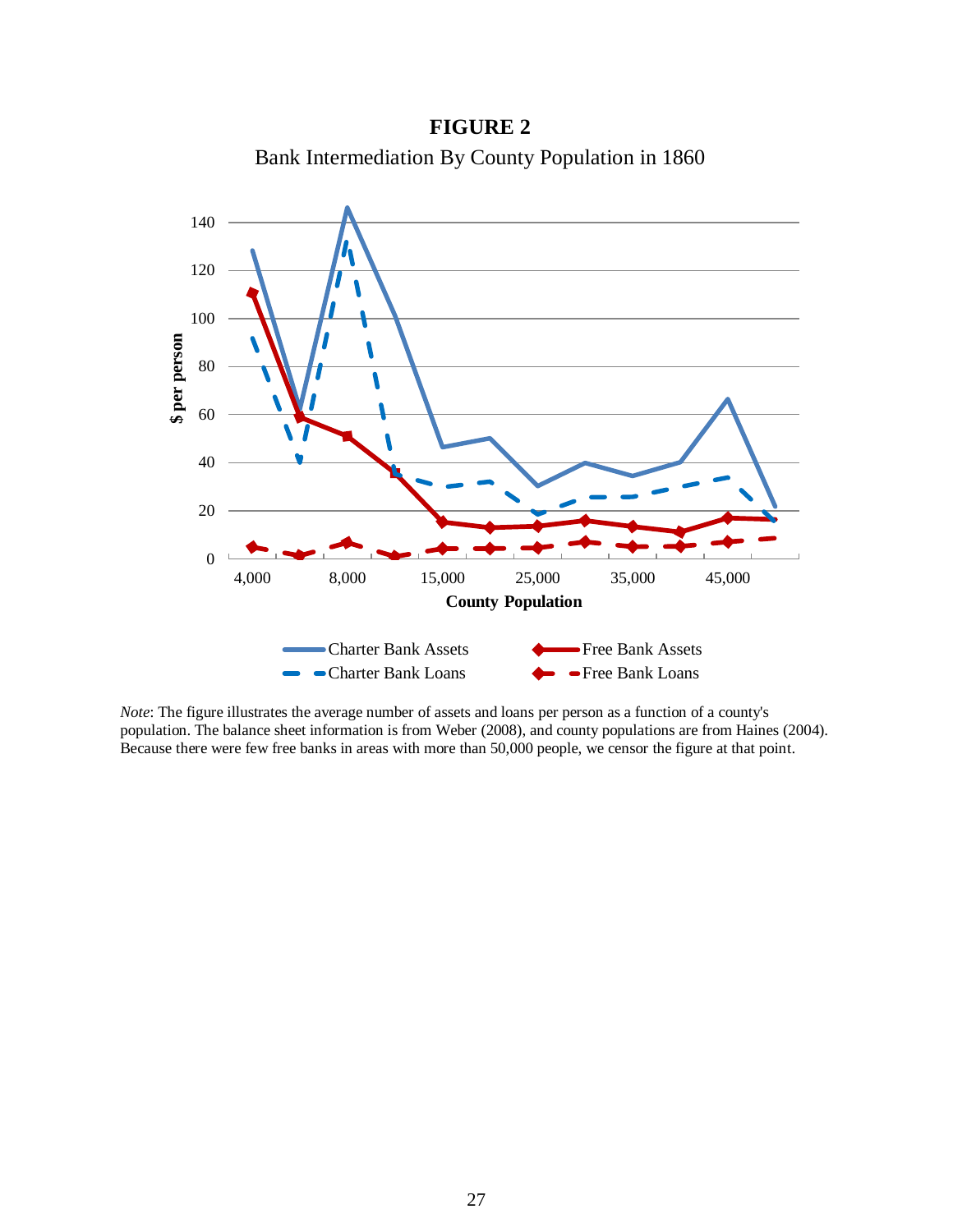

*Note*: The figure maps the location of each state bank that closed between 1860 and 1868. The size of the dot denotes the number of banks in the county, whereas the underlying shading displays the population of that county in 1870. County-level population was taken from Haines (2004). Due to the few banks west of the Mississippi River, we censored the map at that point. County boundaries obtained from National Historical Geographic Information System (2004).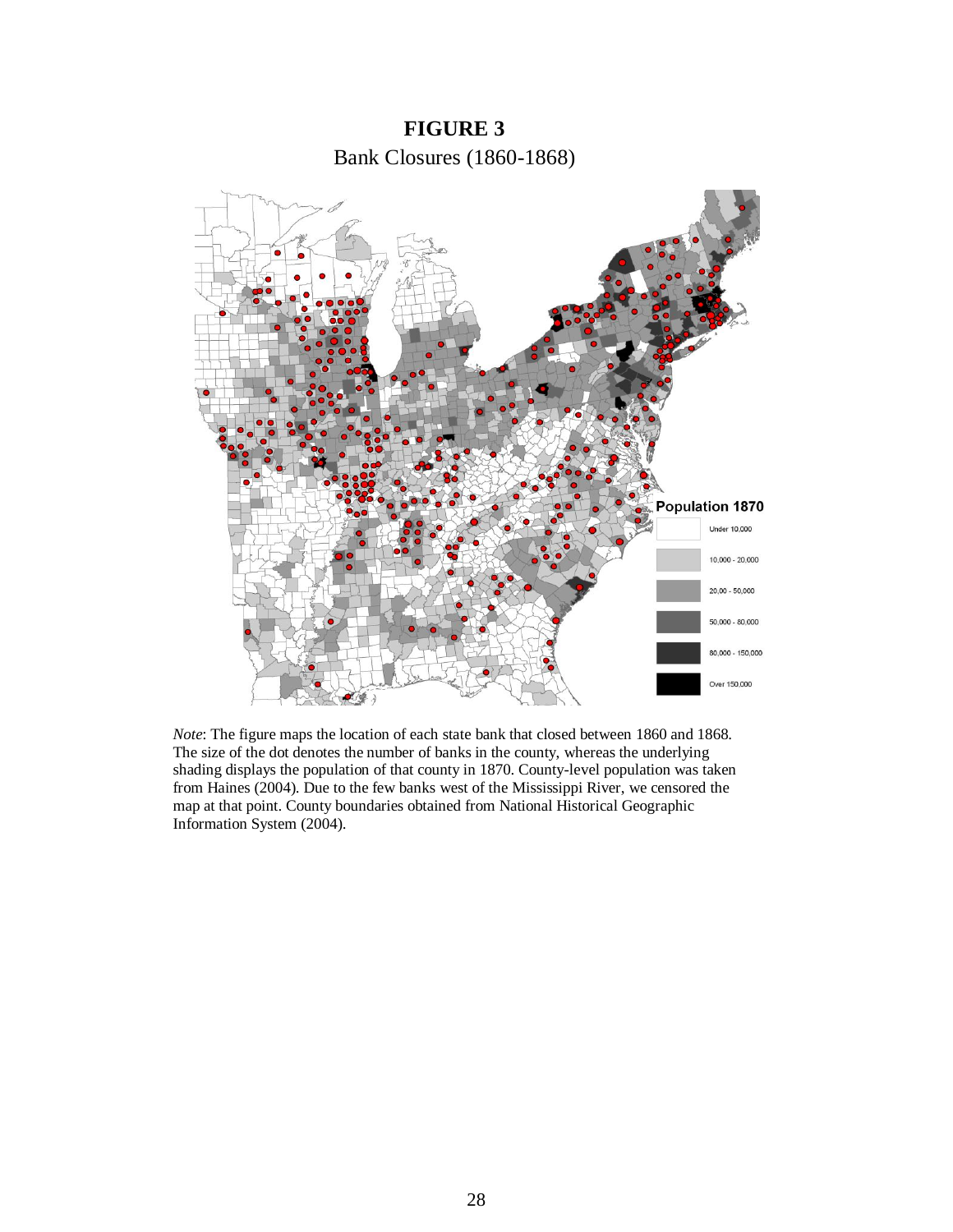| Location              | <b>Population</b>        | % Urban<br><b>Population</b> | Mfg.<br>Capital<br>$(p.c.$ \$) | Mfg.<br>Output<br>$(p.c.$ \$) | <b>Number</b><br>of Farms<br>(p.c.) | Farm<br>Capital<br>$(p.c.$ \$) |
|-----------------------|--------------------------|------------------------------|--------------------------------|-------------------------------|-------------------------------------|--------------------------------|
| Midwest               |                          |                              |                                |                               |                                     |                                |
| No bank               | 12,351                   | $\overline{2}$               | 13                             | 20                            | 0.091                               | 53                             |
| Free banking only     | 19,126                   | 8                            | 16                             | 29                            | 0.088                               | 46                             |
| Charter banking only  | 31,337                   | 22                           | 22                             | 45                            | 0.070                               | 42                             |
| Both free and charter | 33,236                   | 31                           | 30                             | 67                            | 0.067                               | 39                             |
| <b>Northeast</b>      |                          |                              |                                |                               |                                     |                                |
| No bank               | 22,681                   | 1                            | 24                             | 34                            | 0.077                               | 40                             |
| Free banking only     | 41,982                   | 10                           | 28                             | 55                            | 0.081                               | 52                             |
| Charter banking only  | 47,858                   | 18                           | 56                             | 89                            | 0.068                               | 39                             |
| Both free and charter | 84,184                   | 25                           | 52                             | 96                            | 0.059                               | 42                             |
| South                 |                          |                              |                                |                               |                                     |                                |
| No banks              | 11,255                   | $\mathbf{1}$                 | 9                              | 12                            | 0.063                               | 52                             |
| Free banking only     | $\overline{\phantom{a}}$ |                              |                                |                               |                                     | $\overline{\phantom{a}}$       |
| Charter banking only  | 24,416                   | 21                           | 19                             | 35                            | 0.039                               | 36                             |
| Both free and charter | 35,904                   | 25                           | 10                             | 8                             | 0.022                               | 58                             |

**TABLE 1** County-Level Statistics by Region in 1860

*Note*: Region definitions are given in the text. There were no counties in the South region in 1860 that had only free banks in 1860.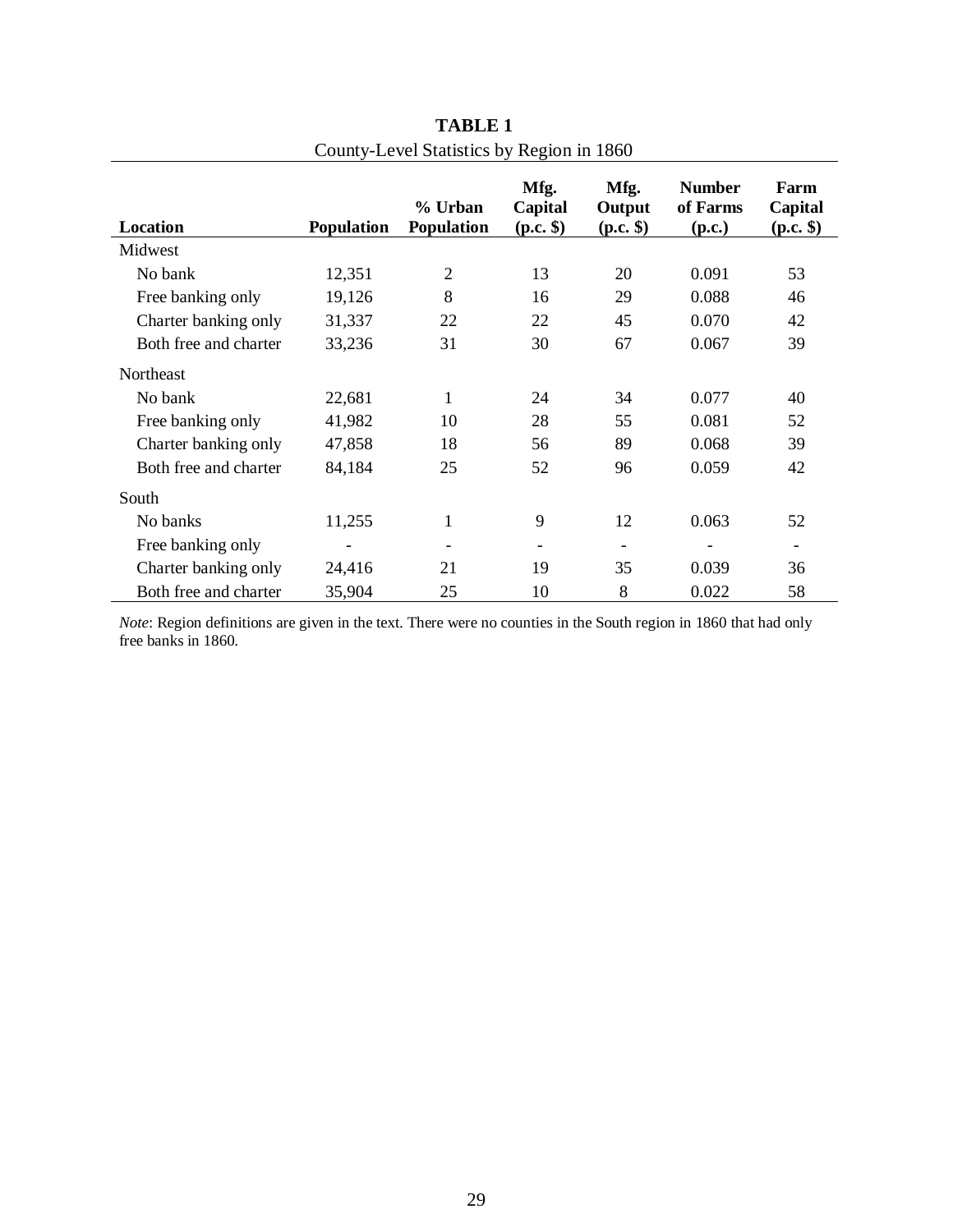|                        |             |                | <b>All States - 1850-1860</b> |                       |                |              |
|------------------------|-------------|----------------|-------------------------------|-----------------------|----------------|--------------|
|                        |             | Growth in Mfg. |                               | <b>Growth in Farm</b> |                | Change in %  |
|                        |             | Capital        |                               | Capital               |                | <b>Urban</b> |
| Number of banks        | $0.189**$   |                | $-0.004$                      |                       | $0.028^{\ast}$ |              |
| in 1850                | (0.089)     |                | (0.037)                       |                       | (0.015)        |              |
| Bank loans in 1850     |             | $0.067***$     |                               | 0.006                 |                | $0.011**$    |
|                        |             | (0.022)        |                               | (0.010)               |                | (0.004)      |
| Level of dependent     | $-0.539***$ | $-0.544***$    | $-0.467***$                   | $-0.466***$           | $-0.117$       | $-0.118$     |
| variable in 1850       | (0.040)     | (0.040)        | (0.110)                       | (0.110)               | (0.079)        | (0.076)      |
| Number of Observations | 1,476       | 1,476          | 1,473                         | 1,473                 | 1,476          | 1,476        |
| R-Squared              | 0.307       | 0.309          | 0.459                         | 0.459                 | 0.134          | 0.141        |
|                        |             |                | <b>All States - 1860-1870</b> |                       |                |              |
|                        |             | Growth in Mfg. |                               | <b>Growth in Farm</b> |                | Change in %  |
|                        |             | Capital        |                               | Capital               |                | <b>Urban</b> |
| Number of banks        | $0.106**$   |                | $-0.037$                      |                       | $0.029**$      |              |
| in 1860                | (0.050)     |                | (0.032)                       |                       | (0.011)        |              |
| Bank loans in 1860     |             | $0.060***$     |                               | $-0.002$              |                | $0.011***$   |
|                        |             | (0.014)        |                               | (0.009)               |                | (0.003)      |
| Level of dependent     | $-0.621***$ | $-0.627***$    | $-0.210***$                   | $-0.209***$           | $-0.079**$     | $-0.076**$   |
| variable in 1860       | (0.027)     | (0.027)        | (0.056)                       | (0.055)               | (0.035)        | (0.033)      |
| Number of Observations | 1,478       | 1,478          | 1,477                         | 1,477                 | 1,478          | 1,478        |
| R-Squared              | 0.486       | 0.489          | 0.665                         | 0.664                 | 0.164          | 0.164        |

| <b>TABLE 2</b>                                                    |
|-------------------------------------------------------------------|
| OLS Growth Regressions Using Full Sample of Banks from All States |

*Note*: The dependent variables for each decade are percentage growth rates for manufacturing capital and farm capital and percentage point changes for urbanization, which is defined as the share of a county's population residing in an area with more than 2,500 inhabitants. Explanatory variables are measured at the start of each decade. The number of banks enters in logs and bank loans in log per capita terms. Money values are deflated to 1860 dollars using Officer (2008). In addition to dummy variables for states, each regression also contains the following county-level variables measured in the first year of each decade: literacy rate (%), black population (%), log of total population, and dummy variables for access to rails and waterways. The equations for manufacturing and farm capital also control for urbanization (%). Standard errors clustered at the state level appear in brackets beneath the coefficient estimates. \*, \*\*, and \*\*\* denote statistical significance at 10%, 5% percent, and 1% levels respectively.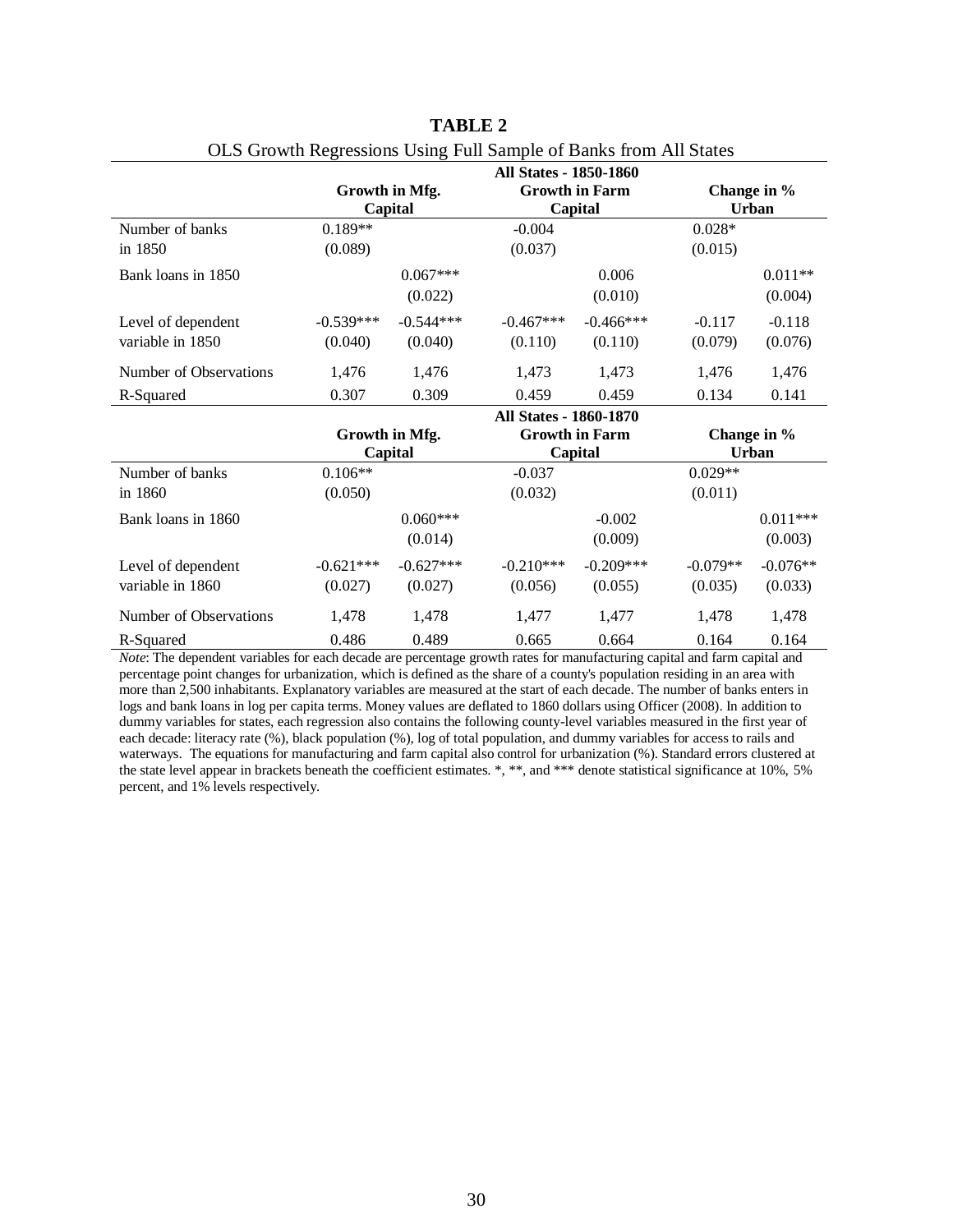|                                        |                |                               | <b>All States</b>                               |                |                     |                     |  |
|----------------------------------------|----------------|-------------------------------|-------------------------------------------------|----------------|---------------------|---------------------|--|
|                                        |                | <b>Growth in Mfg. Capital</b> | <b>Growth in Farm Capital</b>                   |                | Change in % Urban   |                     |  |
| Change in number of charter banks      | $0.332**$      |                               | $-0.086**$                                      |                | $0.027**$           |                     |  |
|                                        | (0.121)        |                               | (0.038)                                         |                | (0.012)             |                     |  |
| Change in number of free banks         | 0.041          |                               | $-0.062***$                                     |                | $0.033**$           |                     |  |
|                                        | (0.069)        |                               | (0.022)                                         |                | (0.015)             |                     |  |
| Change in charter bank loans           |                | $0.060**$                     |                                                 | $-0.010$       |                     | 0.002               |  |
|                                        |                | (0.023)                       |                                                 | (0.007)        |                     | (0.003)             |  |
| Change in free bank loans              |                | 0.026                         |                                                 | $-0.013$       |                     | $0.025*$            |  |
|                                        |                | (0.062)                       |                                                 | (0.023)        |                     | (0.013)             |  |
| Level of dependent variable            | $-0.535***$    | $-0.531***$                   | $-0.470***$                                     | $-0.467***$    | $-0.086$            | $-0.085$            |  |
| in 1850                                | (0.039)        | (0.039)                       | (0.110)                                         | (0.110)        | (0.069)             | (0.069)             |  |
|                                        |                |                               |                                                 |                |                     |                     |  |
| Number of Observations<br>R-Squared    | 1,476<br>0.311 | 1,476<br>0.307                | 1,473<br>0.463                                  | 1,473<br>0.460 | 1,476<br>0.140      | 1,476<br>0.138      |  |
|                                        |                |                               | <b>Free Bank States</b>                         |                |                     |                     |  |
|                                        |                | <b>Growth in Mfg. Capital</b> | <b>Growth in Farm Capital</b>                   |                | Change in % Urban   |                     |  |
| Change in number of charter banks      | $0.458***$     |                               | $-0.170***$                                     |                | $0.041**$           |                     |  |
|                                        | (0.124)        |                               | (0.056)                                         |                | (0.018)             |                     |  |
| Change in number of free banks         | 0.046          |                               | $-0.060**$                                      |                | $0.032**$           |                     |  |
|                                        | (0.052)        |                               | (0.024)                                         |                | (0.015)             |                     |  |
| Change in charter bank loans           |                | $0.086***$                    |                                                 | $-0.023$       |                     | 0.001               |  |
|                                        |                | (0.025)                       |                                                 | (0.014)        |                     | (0.004)             |  |
| Change in free bank loans              |                | 0.028                         |                                                 | $-0.011$       |                     | $0.024*$            |  |
|                                        |                | (0.057)                       |                                                 | (0.024)        |                     | (0.013)             |  |
|                                        | $-0.578***$    | $-0.573***$                   | $-0.504***$                                     | $-0.498***$    |                     |                     |  |
| Level of dependent variable<br>in 1850 | (0.055)        | (0.054)                       | (0.120)                                         | (0.120)        | $-0.104$<br>(0.089) | $-0.104$<br>(0.088) |  |
|                                        |                |                               |                                                 |                |                     |                     |  |
| Number of Observations                 | 926            | 926                           | 923                                             | 923            | 926                 | 926                 |  |
| R-Squared                              | 0.363          | 0.357                         | 0.512<br><b>Counties Without a Bank in 1850</b> | 0.506          | 0.166               | 0.162               |  |
|                                        |                | <b>Growth in Mfg. Capital</b> | <b>Growth in Farm Capital</b>                   |                | Change in % Urban   |                     |  |
| Change in number of charter banks      | $0.438***$     |                               | $-0.068$                                        |                | $0.055***$          |                     |  |
|                                        | (0.151)        |                               | (0.049)                                         |                | (0.020)             |                     |  |
| Change in number of free banks         | 0.058          |                               | $-0.050*$                                       |                | $0.041*$            |                     |  |
|                                        | (0.084)        |                               | (0.028)                                         |                | (0.021)             |                     |  |
| Change in charter bank loans           |                | $0.105**$                     |                                                 | $-0.012$       |                     | $0.011**$           |  |
|                                        |                | (0.049)                       |                                                 | (0.011)        |                     | (0.004)             |  |
|                                        |                |                               |                                                 |                |                     |                     |  |
| Change in free bank loans              |                | 0.006                         |                                                 | 0.005          |                     | $0.035*$            |  |
|                                        |                | (0.100)                       |                                                 | (0.033)        |                     | (0.019)             |  |
| Level of dependent variable            | $-0.580***$    | $-0.580***$                   | $-0.532***$                                     | $-0.530***$    | $-0.325$            | $-0.325$            |  |
| in 1850                                | (0.042)        | (0.041)                       | (0.114)                                         | (0.114)        | (0.208)             | (0.207)             |  |
| Number of Observations                 | 1,183          | 1,183                         | 1,180                                           | 1,180          | 1,183               | 1,183               |  |
| R-Squared                              | 0.339          | 0.337                         | 0.501                                           | 0.500          | 0.207               | 0.202               |  |

| <b>TABLE 3</b>                                                       |  |
|----------------------------------------------------------------------|--|
| OLS Growth Regressions With Banking by Incorporation Type, 1850-1860 |  |

*Note*: The dependent variables are the percentage growth rates for manufacturing capital and farm capital and percentage point changes for urbanization across the 1850s. The regressions in the upper panel include counties from all states in our sample, those in the center panel exclude states that never passed a free bank law, and those in the lower panel exclude counties that already had a bank in 1850. Other control variables enter the regressions as described in the note to Table 2. Standard errors clustered by state appear in brackets beneath the coefficients. \*, \*\*, and \*\*\* denote statistical significance at 10%, 5%, and 1% levels respectively.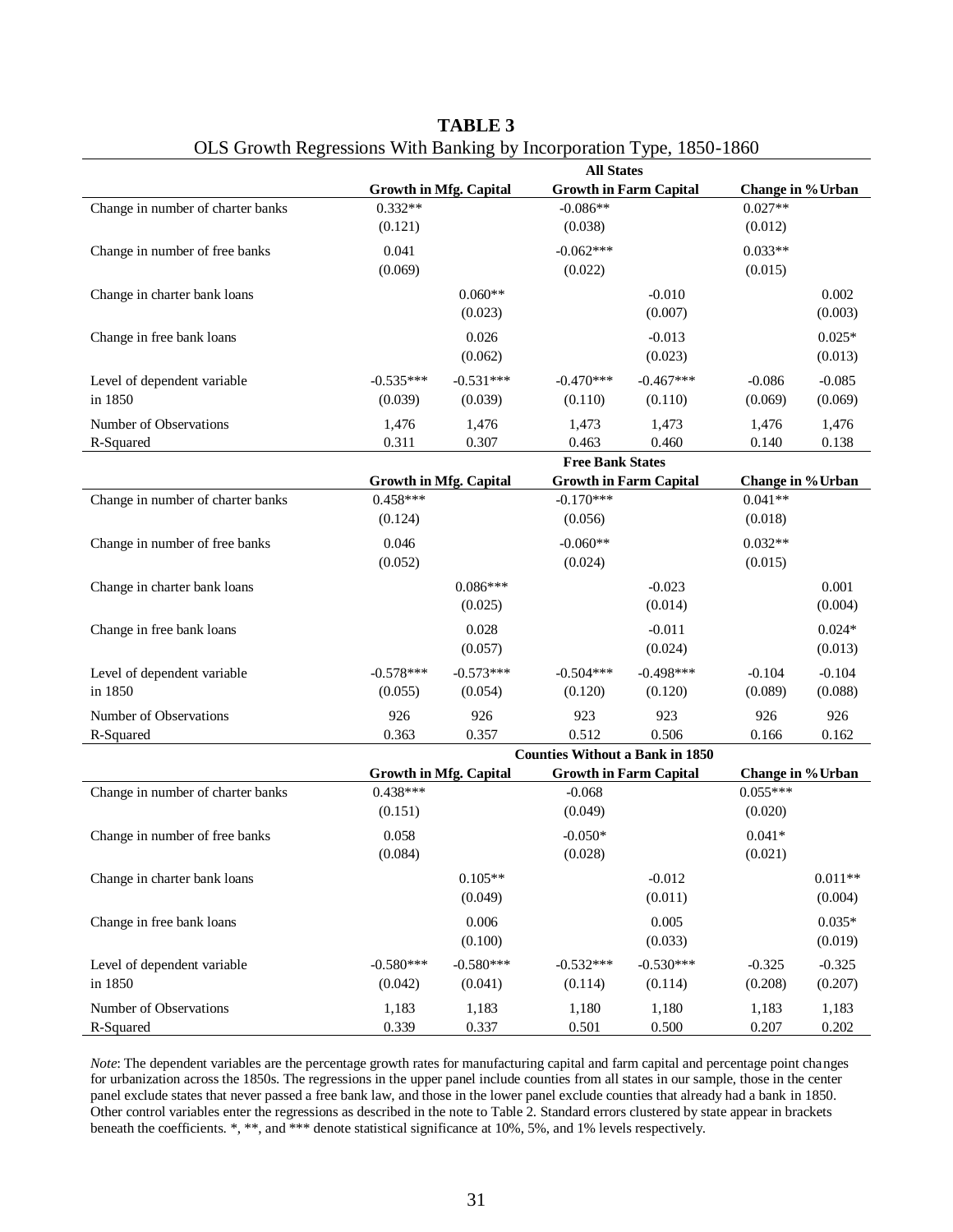|                                             |                        | Growth in Mfg.<br>Capital | <b>All States</b>       | <b>Growth in Farm</b><br>Capital |                      | <b>Change</b> in<br>%Urban |
|---------------------------------------------|------------------------|---------------------------|-------------------------|----------------------------------|----------------------|----------------------------|
| Cumulative years of charter banks           | $0.089***$<br>(0.028)  |                           | 0.001<br>(0.009)        |                                  | $0.010**$<br>(0.005) |                            |
| Cumulative years of free banks              | 0.014<br>(0.041)       |                           | $-0.016$<br>(0.010)     |                                  | $0.021**$<br>(0.008) |                            |
| Number of new charter banks<br>during 1850s |                        | $0.249***$<br>(0.078)     |                         | $-0.085**$<br>(0.038)            |                      | 0.023<br>(0.015)           |
| Number of new free banks<br>during 1850s    |                        | 0.076<br>(0.076)          |                         | $-0.068***$<br>(0.018)           |                      | $0.046***$<br>(0.014)      |
| Level of dependent variable<br>in 1850      | $-0.544***$<br>(0.040) | $-0.535***$<br>(0.039)    | $-0.467***$<br>(0.111)  | $-0.475***$<br>(0.111)           | $-0.120$<br>(0.076)  | $-0.114$<br>(0.072)        |
| Number of Observations<br>R-Squared         | 1,476<br>0.311         | 1,476<br>0.309            | 1,473<br>0.460          | 1,473<br>0.464                   | 1,476<br>0.153       | 1,476<br>0.155             |
|                                             |                        | Growth in Mfg.            | <b>Free Bank States</b> | <b>Growth in Farm</b><br>Capital |                      | <b>Change</b> in<br>%Urban |
|                                             | Capital                |                           |                         |                                  |                      |                            |
| Cumulative years of charter banks           | $0.086**$<br>(0.040)   |                           | $-0.019$<br>(0.019)     |                                  | $0.016*$<br>(0.009)  |                            |
| Cumulative years of free banks              | 0.018<br>(0.036)       |                           | $-0.009$<br>(0.012)     |                                  | $0.019**$<br>(0.008) |                            |
| Number of new charter banks<br>during 1850s |                        | $0.235**$<br>(0.091)      |                         | $-0.148**$<br>(0.058)            |                      | 0.037<br>(0.022)           |
| Number of new free banks<br>during 1850s    |                        | 0.093<br>(0.064)          |                         | $-0.062***$<br>(0.021)           |                      | $0.045***$<br>(0.014)      |
| Level of dependent variable<br>in 1850      | $-0.584***$<br>(0.056) | $-0.577***$<br>(0.054)    | $-0.500***$<br>(0.121)  | $-0.510***$<br>(0.122)           | $-0.155$<br>(0.101)  | $-0.146$<br>(0.096)        |

| TABLE 4                                                              |  |
|----------------------------------------------------------------------|--|
| OLS Growth Regressions With Alternative Banking Variables, 1850-1860 |  |

*Note:* The dependent variables are the percentage growth rates for manufacturing capital and farm capital and percentage point changes for urbanization across the 1850s. The cumulative years variable denotes the total number of years each type of bank operated in the county, whereas the number of new banks is log total of all bank entries in the county during the decade. The regressions in the upper panel include counties from all states in our sample, those in the bottom panel exclude observations from states that never passed a free bank law. Other control variables enter the regressions as described in the note to Table 2. Standard errors clustered by state appear in brackets beneath the coefficients. \*, \*\*, and \*\*\* denote statistical significance at 10%, 5%, and 1% levels respectively.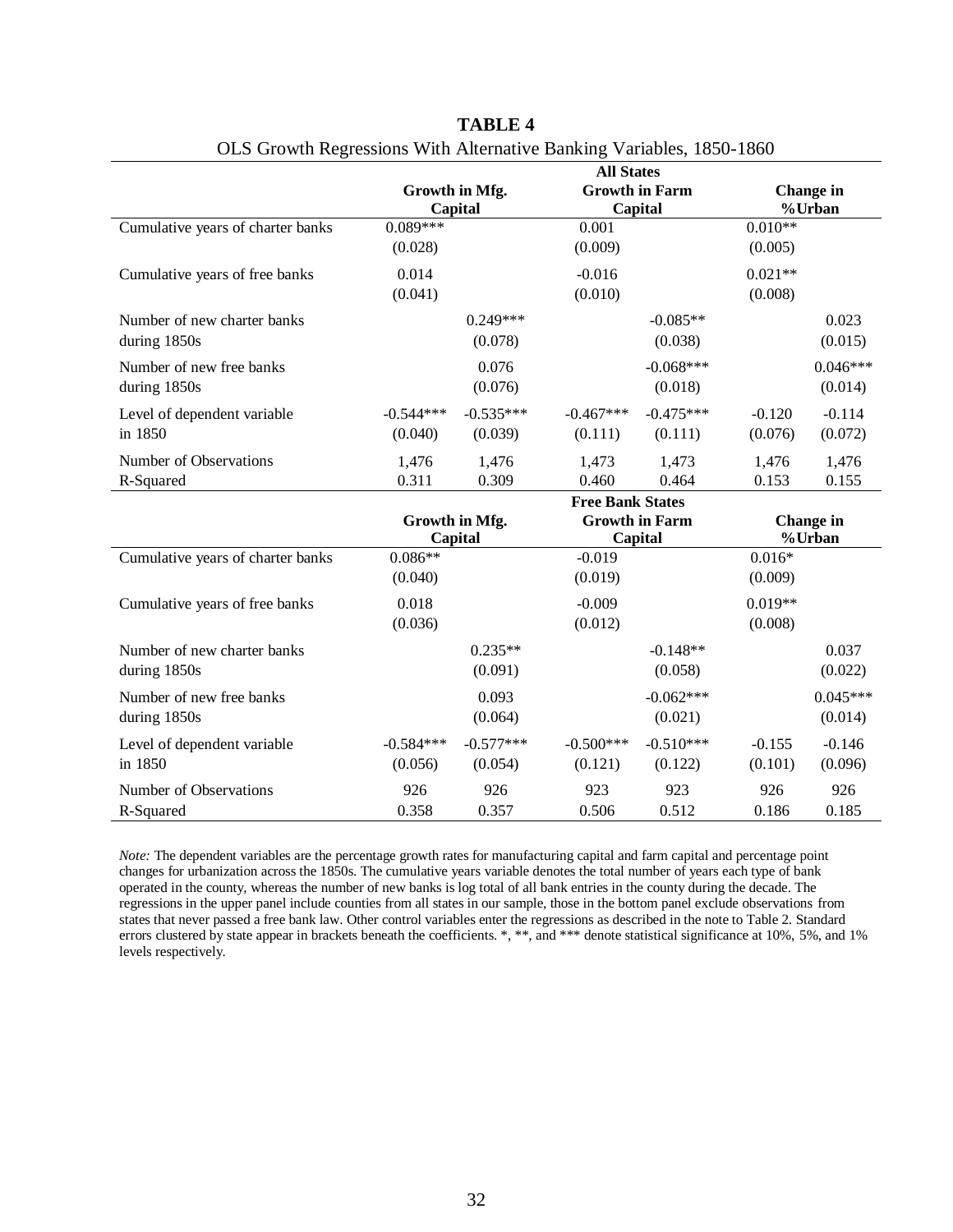|                                        |                        |                               | <b>All States</b>                   |                               |                                 |                       |
|----------------------------------------|------------------------|-------------------------------|-------------------------------------|-------------------------------|---------------------------------|-----------------------|
|                                        |                        | <b>Growth in Mfg. Capital</b> |                                     | <b>Growth in Farm Capital</b> | Change in % Urban               |                       |
| Number of charter banks<br>in 1860     | $0.136***$<br>(0.043)  |                               | $-0.062*$<br>(0.036)                |                               | $0.042***$<br>(0.012)           |                       |
| Number of free banks<br>in 1860        | $-0.036$<br>(0.042)    |                               | $-0.007$<br>(0.048)                 |                               | $-0.004$<br>(0.010)             |                       |
| Charter bank loans<br>in 1860          |                        | $0.059***$<br>(0.013)         |                                     | $-0.007$<br>(0.009)           |                                 | $0.012***$<br>(0.003) |
| Free bank loans<br>in 1860             |                        | 0.003<br>(0.021)              |                                     | 0.012<br>(0.024)              |                                 | $-0.001$<br>(0.009)   |
| Level of dependent variable<br>in 1860 | $-0.623***$<br>(0.027) | $-0.626***$<br>(0.027)        | $-0.212***$<br>(0.055)              | $-0.209***$<br>(0.055)        | $-0.092***$<br>(0.033)          | $-0.079**$<br>(0.034) |
| Number of observations<br>R-squared    | 1,478<br>0.487         | 1,478<br>0.489                | 1,477<br>0.666                      | 1,477<br>0.664                | 1,478<br>0.177                  | 1,478<br>0.170        |
|                                        |                        |                               | <b>Free Bank States</b>             |                               |                                 |                       |
| Number of charter banks                | $0.150**$              | <b>Growth in Mfg. Capital</b> | $-0.069$                            | <b>Growth in Farm Capital</b> | Change in % Urban<br>$0.038***$ |                       |
| in 1860                                | (0.065)                |                               | (0.044)                             |                               | (0.012)                         |                       |
| Number of free banks<br>in 1860        | $-0.046$<br>(0.046)    |                               | $-0.003$<br>(0.047)                 |                               | $-0.003$<br>(0.009)             |                       |
| Charter bank loans<br>in 1860          |                        | $0.065**$<br>(0.028)          |                                     | $-0.017$<br>(0.014)           |                                 | $0.014**$<br>(0.005)  |
| Free bank loans<br>in 1860             |                        | 0.003<br>(0.023)              |                                     | 0.014<br>(0.025)              |                                 | $-0.000$<br>(0.009)   |
| Level of dependent variable<br>in 1860 | $-0.616***$<br>(0.040) | $-0.618***$<br>(0.041)        | $-0.227***$<br>(0.064)              | $-0.223***$<br>(0.063)        | $-0.073*$<br>(0.042)            | $-0.067$<br>(0.047)   |
| Number of observations<br>R-Squared    | 927<br>0.459           | 927<br>0.459                  | 926<br>0.658                        | 926<br>0.657                  | 927<br>0.148                    | 927<br>0.148          |
|                                        |                        |                               | <b>Excluding Confederate States</b> |                               |                                 |                       |
| Number of charter banks                | $0.125**$              | <b>Growth in Mfg. Capital</b> | $-0.051$                            | <b>Growth in Farm Capital</b> | Change in % Urban<br>$0.050**$  |                       |
| in 1860                                | (0.058)                |                               | (0.042)                             |                               | (0.018)                         |                       |
| Number of free banks<br>in 1860        | $-0.009$<br>(0.049)    |                               | 0.017<br>(0.043)                    |                               | $-0.007$<br>(0.008)             |                       |
| Charter bank loans<br>in 1860          |                        | $0.038**$<br>(0.013)          |                                     | $-0.006$<br>(0.011)           |                                 | $0.016***$<br>(0.005) |
| Free bank loans<br>in 1860             |                        | 0.015<br>(0.024)              |                                     | 0.026<br>(0.024)              |                                 | $-0.003$<br>(0.009)   |
| Level of dependent variable<br>in 1860 | $-0.566***$<br>(0.034) | $-0.565***$<br>(0.036)        | $-0.149***$<br>(0.052)              | $-0.144**$<br>(0.051)         | $-0.062$<br>(0.045)             | $-0.049$<br>(0.050)   |
| Number of observations<br>R-Squared    | 832<br>0.447           | 832<br>0.447                  | 832<br>0.406                        | 832<br>0.405                  | 832<br>0.127                    | 832<br>0.124          |

| <b>TABLE 5</b>                                                       |
|----------------------------------------------------------------------|
| OLS Growth Regressions With Banking by Incorporation Type, 1860-1870 |

*Note:* The dependent variables are the percentage growth rates for manufacturing capital and farm capital and percentage point changes for urbanization across the 1860s. Explanatory variables are measured in 1860. The regressions in the upper panel include counties from all states in our sample, those in the center exclude observations from states that never passed a free bank law, and those in th e lower panel exclude Confederate States. Other control variables enter the regressions as described in the note to Table 2. Standard errors clustered by state appear in brackets beneath the coefficients. \*, \*\*, and \*\*\* denote statistical significance at 10%, 5%, and 1% levels r espectively.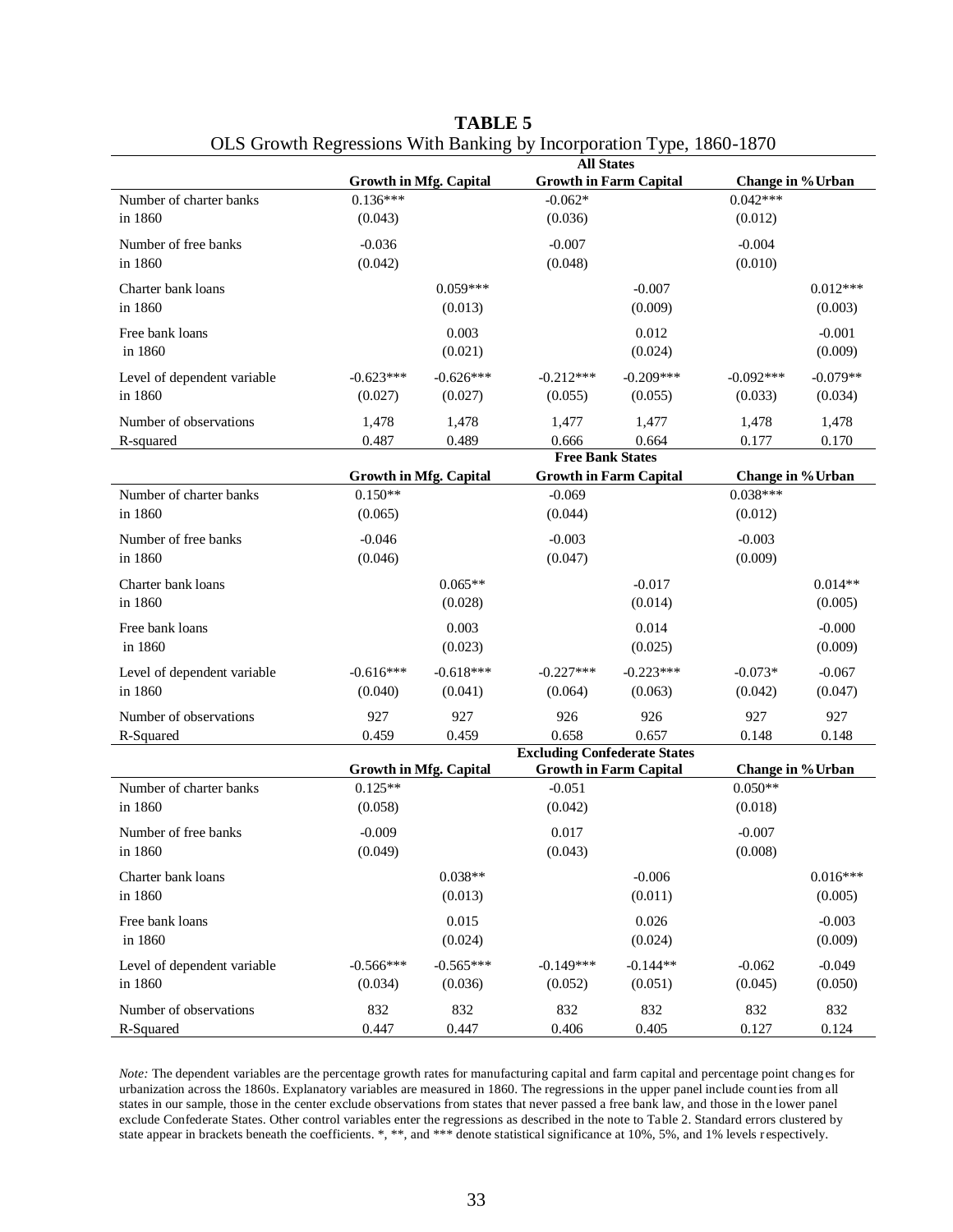|                        |             |                           |                            | <b>All States - 1850-1860</b>    |                            |                           |                                  |          |  |  |
|------------------------|-------------|---------------------------|----------------------------|----------------------------------|----------------------------|---------------------------|----------------------------------|----------|--|--|
|                        |             |                           | <b>Only Rural Counties</b> |                                  | <b>Only Urban Counties</b> |                           |                                  |          |  |  |
|                        |             | Growth in Mfg.<br>Capital |                            | <b>Growth in Farm</b><br>Capital |                            | Growth in Mfg.<br>Capital | <b>Growth in Farm</b><br>Capital |          |  |  |
| Change in number       | $0.426**$   |                           | $-0.124$                   |                                  | $0.227*$                   |                           | $-0.035$                         |          |  |  |
| of charter banks       | (0.183)     |                           | (0.079)                    |                                  | (0.111)                    |                           | (0.033)                          |          |  |  |
| Change in number       | 0.014       |                           | $-0.080***$                |                                  | 0.066                      |                           | $-0.056**$                       |          |  |  |
| of free banks          | (0.085)     |                           | (0.029)                    |                                  | (0.077)                    |                           | (0.025)                          |          |  |  |
| Change in charter bank |             | $0.085*$                  |                            | $-0.016$                         |                            | 0.048                     |                                  | $-0.001$ |  |  |
| loans                  |             | (0.047)                   |                            | (0.015)                          |                            | (0.030)                   |                                  | (0.010)  |  |  |
| Change in free bank    |             | 0.019                     |                            | $-0.039$                         |                            | 0.044                     |                                  | $-0.026$ |  |  |
| loans                  |             | (0.169)                   |                            | (0.038)                          |                            | (0.039)                   |                                  | (0.017)  |  |  |
| Level of dependent     | $-0.609***$ | $-0.607***$               | $-0.617***$                | $-0.616***$                      | $-0.458***$                | $-0.456***$               | $-0.073$                         | $-0.069$ |  |  |
| variable in 1850       | (0.059)     | (0.058)                   | (0.122)                    | (0.123)                          | (0.039)                    | (0.039)                   | (0.069)                          | (0.070)  |  |  |
| Number of Observations | 825         | 825                       | 822                        | 822                              | 606                        | 606                       | 606                              | 606      |  |  |
| R-Squared              | 0.355       | 0.353                     | 0.544                      | 0.542                            | 0.313                      | 0.310                     | 0.381                            | 0.379    |  |  |

| TABLE 6                                                             |  |
|---------------------------------------------------------------------|--|
| OLS Growth Regressions by Incorporation Type: Rural vs. Urban Banks |  |

|                                                         | <b>All States - 1860-1870</b> |                            |             |                       |                            |                |                       |          |
|---------------------------------------------------------|-------------------------------|----------------------------|-------------|-----------------------|----------------------------|----------------|-----------------------|----------|
|                                                         |                               | <b>Only Rural Counties</b> |             |                       | <b>Only Urban Counties</b> |                |                       |          |
|                                                         |                               | Growth in Mfg.             |             | <b>Growth in Farm</b> |                            | Growth in Mfg. | <b>Growth in Farm</b> |          |
|                                                         |                               | Capital                    |             | Capital               |                            | Capital        | Capital               |          |
| Number of charter banks                                 | $0.203*$                      |                            | $-0.097*$   |                       | $0.088**$                  |                | $-0.048$              |          |
| in 1860                                                 | (0.118)                       |                            | (0.048)     |                       | (0.040)                    |                | (0.031)               |          |
| Number of free banks                                    | $-0.168$                      |                            | 0.081       |                       | 0.036                      |                | $-0.023$              |          |
| in 1860                                                 | (0.204)                       |                            | (0.166)     |                       | (0.033)                    |                | (0.041)               |          |
| Charter bank loans                                      |                               | 0.060                      |             | $-0.022$              |                            | $0.046***$     |                       | $-0.004$ |
| in 1860                                                 |                               | (0.040)                    |             | (0.014)               |                            | (0.013)        |                       | (0.009)  |
| Free bank loans                                         |                               | $-0.030$                   |             | 0.081                 |                            | 0.026          |                       | 0.004    |
| in 1860                                                 |                               | (0.061)                    |             | (0.094)               |                            | (0.035)        |                       | (0.016)  |
| Level of dependent                                      | $-0.669***$                   | $-0.669***$                | $-0.328***$ | $-0.330***$           | $-0.623***$                | $-0.630***$    | $-0.116$              | $-0.116$ |
| variable in 1860                                        | (0.032)                       | (0.033)                    | (0.070)     | (0.070)               | (0.051)                    | (0.050)        | (0.071)               | (0.070)  |
| Number of observations                                  | 609                           | 609                        | 608         | 608                   | 827                        | 827            | 827                   | 827      |
| R-Squared<br>$\cdots$<br>m <sub>1</sub><br>$\mathbf{1}$ | 0.510                         | 0.510                      | 0.650       | 0.651<br>$\mathbf{r}$ | 0.519<br>$\cdot$ $\cdot$   | 0.521<br>.     | 0.721                 | 0.719    |

*Note:* The dependent variables are the percentage growth rates for manufacturing capital and farm capital and percentage point changes for urbanization over the reported decade. The sample is divided into rural and urban counties based on median population density (24.1) across the two decades. The righthand side variables are measured either at the change in each variable across the 1850s or the level in 1860. Other control variables enter the regressions as described in the note to Table 2. Standard errors clustered by state appear in brackets beneath the coefficients. \*, \*\*, and \*\*\* denote statistical significance at 10%, 5%, and 1% levels respectively.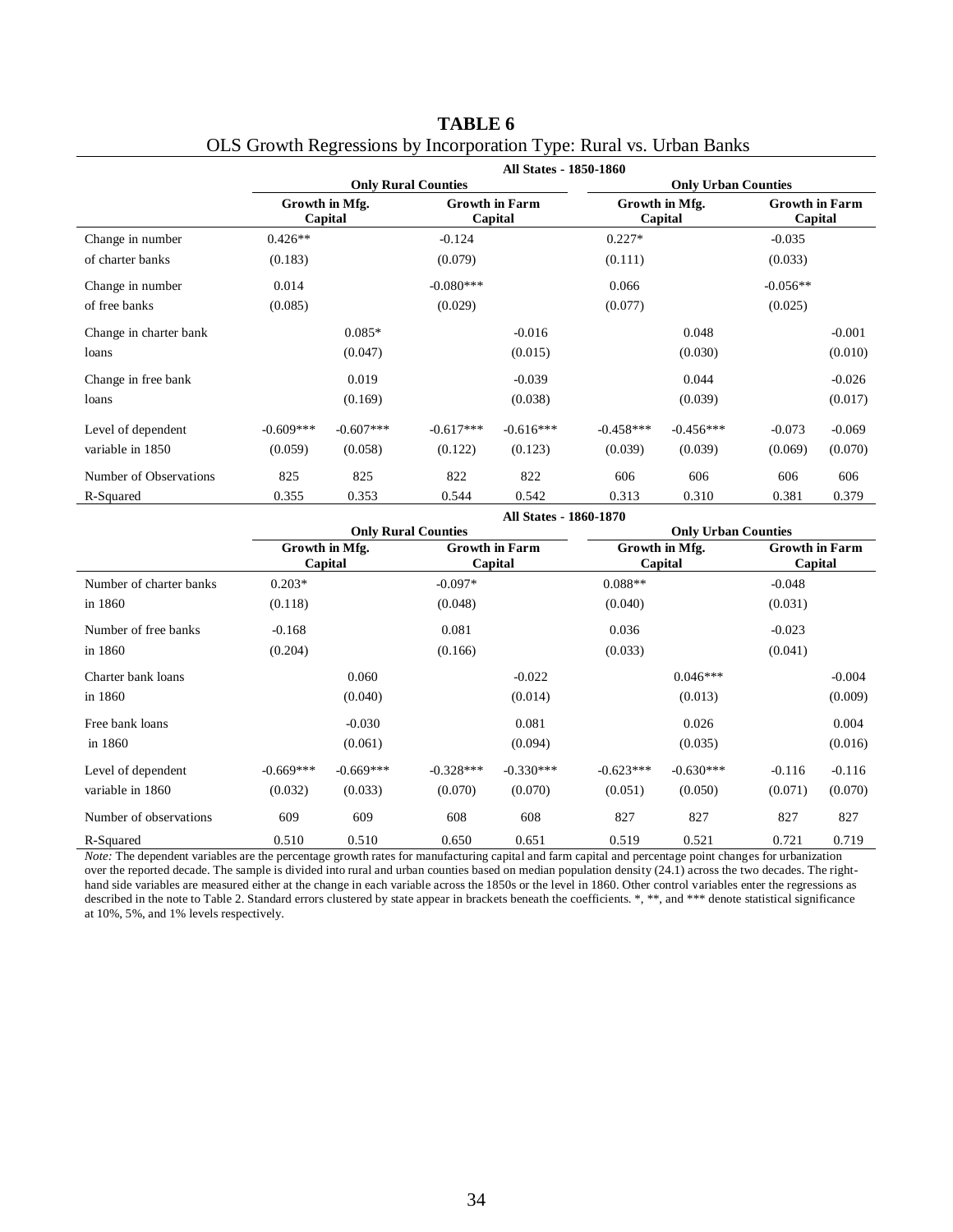|                                   | ╯┸<br>Growth in Mfg.<br>Capital |             | NY, NJ, and CT - 1850-1860<br><b>Growth in Farm</b><br>Capital |            | Change in % Urban |                   |
|-----------------------------------|---------------------------------|-------------|----------------------------------------------------------------|------------|-------------------|-------------------|
| Change in number of charter banks | 0.257                           |             | $-0.133$                                                       |            | 0.052             |                   |
|                                   | (0.155)                         |             | (0.087)                                                        |            | (0.041)           |                   |
| Change in number of free banks    | 0.028                           |             | 0.020                                                          |            | 0.009             |                   |
|                                   | (0.098)                         |             | (0.034)                                                        |            | (0.014)           |                   |
| Change in charter bank loans      |                                 | 0.065       |                                                                | $-0.048$   |                   | 0.014             |
|                                   |                                 | (0.075)     |                                                                | (0.036)    |                   | (0.015)           |
| Change in free bank loans         |                                 | 0.059       |                                                                | $-0.000$   |                   | $0.026**$         |
|                                   |                                 | (0.045)     |                                                                | (0.022)    |                   | (0.011)           |
| Level of dependent variable       | $-0.422***$                     | $-0.405***$ | $0.205***$                                                     | $0.211***$ | 0.067             | 0.069             |
| in 1850                           | (0.124)                         | (0.126)     | (0.065)                                                        | (0.067)    | (0.050)           | (0.051)           |
| Number of Observations            | 87                              | 87          | 87                                                             | 87         | 87                | 87                |
| R-Squared                         | 0.313                           | 0.308       | 0.482                                                          | 0.476      | 0.191             | 0.239             |
|                                   | Growth in Mfg.<br>Capital       |             | NY, NJ, and CT - 1860-1870<br><b>Growth in Farm</b><br>Capital |            |                   | Change in % Urban |

**TABLE 7** OLS Growth Regressions by Incorporation Type: New York, New Jersey, and Connecticut

|                             | NY, NJ, and CT - 1860-1870 |                           |          |                                  |           |                  |  |
|-----------------------------|----------------------------|---------------------------|----------|----------------------------------|-----------|------------------|--|
|                             |                            | Growth in Mfg.<br>Capital |          | <b>Growth in Farm</b><br>Capital |           | Change in %Urban |  |
| Number of charter banks     | $0.136**$                  |                           | $-0.043$ |                                  | $-0.003$  |                  |  |
| in 1860                     | (0.060)                    |                           | (0.034)  |                                  | (0.017)   |                  |  |
| Number of free banks        | $0.175**$                  |                           | $0.093*$ |                                  | 0.034     |                  |  |
| in 1860                     | (0.073)                    |                           | (0.048)  |                                  | (0.021)   |                  |  |
| Charter bank loans          |                            | $0.074**$                 |          | $-0.017$                         |           | 0.011            |  |
| in 1860                     |                            | (0.031)                   |          | (0.015)                          |           | (0.010)          |  |
| Free bank loans             |                            | $0.103**$                 |          | 0.038                            |           | $0.025**$        |  |
| in 1860                     |                            | (0.044)                   |          | (0.023)                          |           | (0.012)          |  |
| Level of dependent variable | $-0.358***$                | $-0.381***$               | 0.046    | 0.053                            | $0.118**$ | $-0.155***$      |  |
| in 1860                     | (0.075)                    | (0.076)                   | (0.055)  | (0.057)                          | (0.050)   | (0.054)          |  |
| Number of observations      | 87                         | 87                        | 87       | 87                               | 87        | 87               |  |
| R-squared                   | 0.398                      | 0.414                     | 0.506    | 0.481                            | 0.119     | 0.147            |  |

*Notes:* The dependent variables are the percentage growth rates for manufacturing capital and farm capital and percentage point changes for urbanization over the reported decade. The sample only contains counties in states that had a large number of both charter and free banks (i.e., New York, New Jersey, and Connecticut). The right-hand side variables are measured either as the change in each variable across the 1850s or the level in 1860. Due to the small number of counties, we exclude state fixed effects, but all other county-level control variables enter the regressions as described in the note to Table 2. We report robust standard errors in brackets beneath the coefficients. \*, \*\*, and \*\*\* denote statistical significance at 10%, 5%, and 1% levels respectively.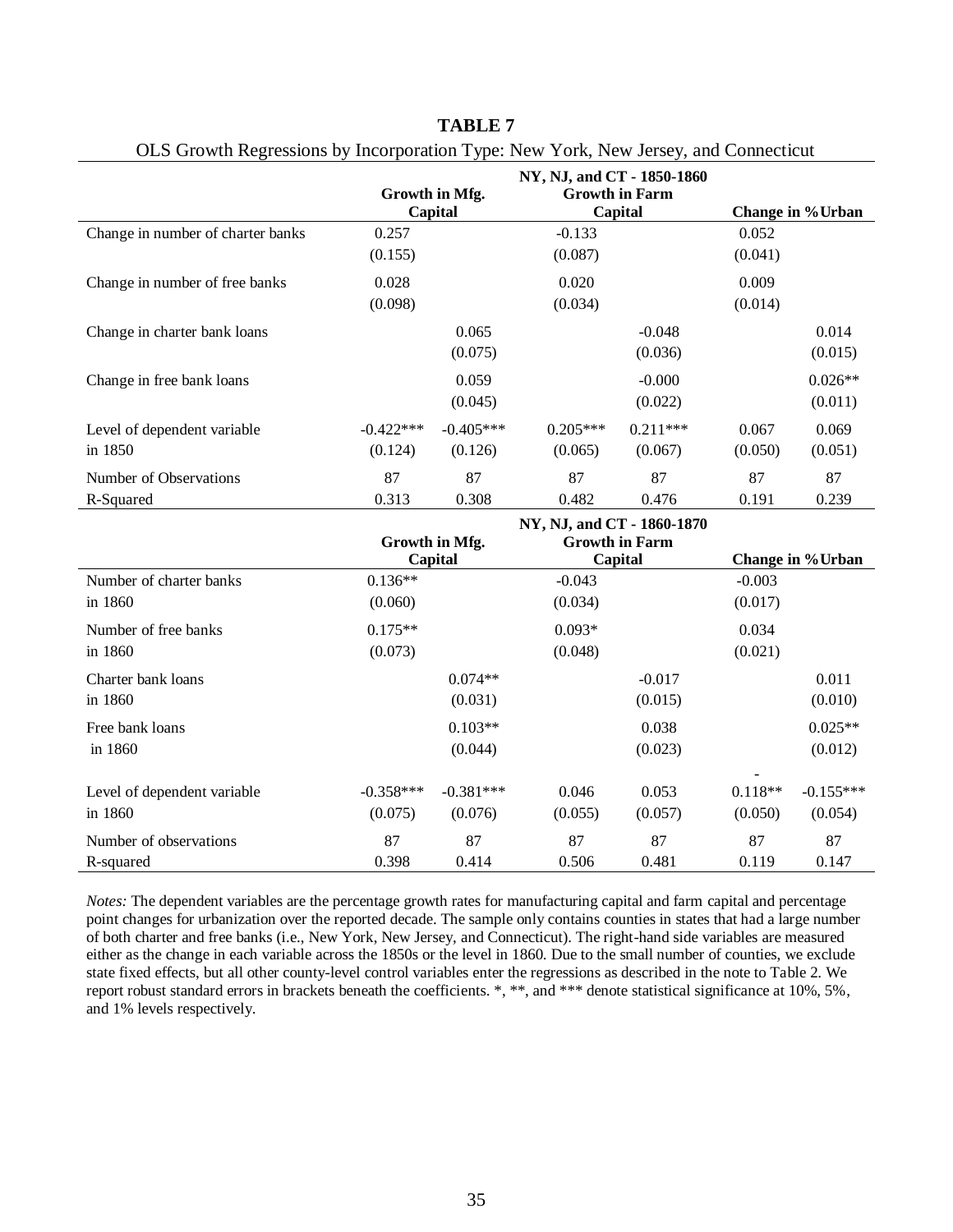|                                     | <b>Growth in Mfg. Capital</b>               |                 | $\sigma$ of $\sigma$ of $\sigma$ and $\sigma$ of $\sigma$ and $\sigma$ and $\sigma$ of $\sigma$ and $\sigma$ of $\sigma$ of $\sigma$ of $\sigma$ of $\sigma$ of $\sigma$ of $\sigma$ of $\sigma$ of $\sigma$ of $\sigma$ of $\sigma$ of $\sigma$ of $\sigma$ of $\sigma$ of $\sigma$ of $\sigma$ of $\sigma$ of $\sigma$ of $\sigma$ of<br>All States - 1850-1860<br><b>Growth in Farm Capital</b> |                 | Change in % Urban               |                 |
|-------------------------------------|---------------------------------------------|-----------------|----------------------------------------------------------------------------------------------------------------------------------------------------------------------------------------------------------------------------------------------------------------------------------------------------------------------------------------------------------------------------------------------------|-----------------|---------------------------------|-----------------|
| Change in number of charter banks   | $0.329**$                                   |                 | $-0.087**$                                                                                                                                                                                                                                                                                                                                                                                         |                 | $0.027**$                       |                 |
|                                     | (0.121)                                     |                 | (0.038)                                                                                                                                                                                                                                                                                                                                                                                            |                 | (0.012)                         |                 |
| Change in number of non-defaulting  | $0.140***$                                  |                 | $-0.025$                                                                                                                                                                                                                                                                                                                                                                                           |                 | 0.029                           |                 |
| free banks                          | (0.044)                                     |                 | (0.031)                                                                                                                                                                                                                                                                                                                                                                                            |                 | (0.019)                         |                 |
| Change in number of defaulting      | $-0.036$                                    |                 | $-0.076**$                                                                                                                                                                                                                                                                                                                                                                                         |                 | $0.030*$                        |                 |
| free banks                          | (0.077)                                     |                 | (0.029)                                                                                                                                                                                                                                                                                                                                                                                            |                 | (0.017)                         |                 |
| Change in charter bank loans        |                                             | $0.060**$       |                                                                                                                                                                                                                                                                                                                                                                                                    | $-0.010$        |                                 | 0.002           |
|                                     |                                             | (0.023)         |                                                                                                                                                                                                                                                                                                                                                                                                    | (0.007)         |                                 | (0.003)         |
| Change in non-defaulting            |                                             | 0.114           |                                                                                                                                                                                                                                                                                                                                                                                                    | 0.051           |                                 | 0.054           |
| free bank loans                     |                                             | (0.176)         |                                                                                                                                                                                                                                                                                                                                                                                                    | (0.082)         |                                 | (0.033)         |
| Change in defaulting                |                                             | 0.008           |                                                                                                                                                                                                                                                                                                                                                                                                    | $-0.032$        |                                 | 0.018           |
| free bank loans                     |                                             | (0.042)         |                                                                                                                                                                                                                                                                                                                                                                                                    | (0.024)         |                                 | (0.011)         |
| Level of dependent variable         | $-0.536***$                                 | $-0.532***$     | $-0.469***$                                                                                                                                                                                                                                                                                                                                                                                        | $-0.464***$     | $-0.085$                        | $-0.081$        |
| in 1850                             | (0.039)                                     | (0.039)         | (0.111)                                                                                                                                                                                                                                                                                                                                                                                            | (0.111)         | (0.070)                         | (0.069)         |
| Number of Observations              | 1476                                        | 1476            | 1473                                                                                                                                                                                                                                                                                                                                                                                               | 1473            | 1476                            | 1476            |
| R-Squared                           | 0.311                                       | 0.308           | 0.463                                                                                                                                                                                                                                                                                                                                                                                              | 0.461           | 0.140                           | 0.145           |
|                                     |                                             |                 | All States - 1860-1870                                                                                                                                                                                                                                                                                                                                                                             |                 |                                 |                 |
| Number of charter banks             | <b>Growth in Mfg. Capital</b><br>$0.135***$ |                 | <b>Growth in Farm Capital</b><br>$-0.061*$                                                                                                                                                                                                                                                                                                                                                         |                 | Change in % Urban<br>$0.042***$ |                 |
| in 1860                             | (0.043)                                     |                 | (0.035)                                                                                                                                                                                                                                                                                                                                                                                            |                 | (0.012)                         |                 |
| Number of non-defaulting free banks | 0.028                                       |                 | $-0.062$                                                                                                                                                                                                                                                                                                                                                                                           |                 | $-0.011$                        |                 |
| in 1860                             | (0.114)                                     |                 | (0.087)                                                                                                                                                                                                                                                                                                                                                                                            |                 | (0.009)                         |                 |
| Number of defaulting free banks     | $-0.044$                                    |                 | 0.035                                                                                                                                                                                                                                                                                                                                                                                              |                 | $-0.003$                        |                 |
| in 1860                             | (0.043)                                     |                 | (0.025)                                                                                                                                                                                                                                                                                                                                                                                            |                 | (0.011)                         |                 |
| Charter bank loans                  |                                             | $0.059***$      |                                                                                                                                                                                                                                                                                                                                                                                                    | $-0.007$        |                                 | $0.012***$      |
| in 1860                             |                                             | (0.013)         |                                                                                                                                                                                                                                                                                                                                                                                                    | (0.009)         |                                 | (0.003)         |
| Loans by non-defaulting             |                                             | 0.090           |                                                                                                                                                                                                                                                                                                                                                                                                    | 0.004           |                                 | $-0.016$        |
| free banks in 1860                  |                                             | (0.067)         |                                                                                                                                                                                                                                                                                                                                                                                                    | (0.066)         |                                 | (0.014)         |
| Loans by defaulting                 |                                             |                 |                                                                                                                                                                                                                                                                                                                                                                                                    |                 |                                 |                 |
| free banks in 1860                  |                                             | $-0.013$        |                                                                                                                                                                                                                                                                                                                                                                                                    | 0.014           |                                 | 0.002           |
|                                     |                                             | (0.021)         |                                                                                                                                                                                                                                                                                                                                                                                                    | (0.018)         |                                 | (0.008)         |
| Level of dependent variable         | $-0.624***$                                 | $-0.627***$     | $-0.212***$                                                                                                                                                                                                                                                                                                                                                                                        | $-0.209***$     | $-0.092***$                     | $-0.079**$      |
| in 1860<br>Number of Observations   | (0.027)<br>1478                             | (0.027)<br>1478 | (0.056)<br>1477                                                                                                                                                                                                                                                                                                                                                                                    | (0.055)<br>1477 | (0.033)<br>1478                 | (0.034)<br>1478 |

**TABLE 8** OLS Growth Regressions With Banks by Incorporation Type and Default Status

*Note:* The dependent variables are the percentage growth rates for manufacturing capital and farm capital and percentage point changes for urbanization across the 1850s and 1860s. Bank defaults are as determined by Weber (2005) or as listed in the *Merchants and Bankers Directory*. The standard set of control variables enter the regressions as described in the note to Table 2. \*, \*\*, and \*\*\* denote statistical significance at 10%, 5%, and 1% levels respectively.